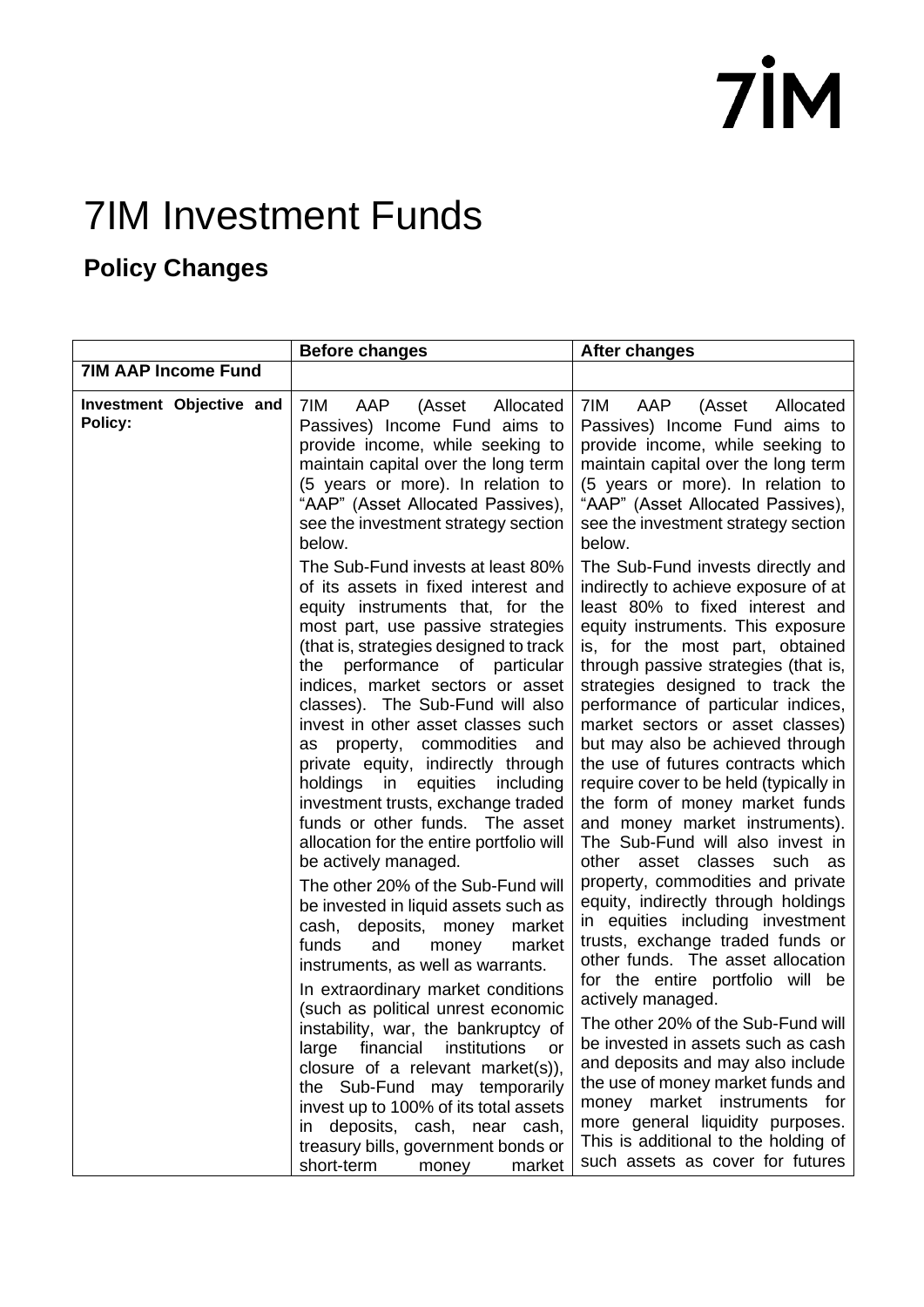| instruments                                                                                                                                                                                                                                                                                                                                                                                                                               | contracts as noted above.                                                                                                                                                                                                                                                                                                                                                                                                                                                                                                                                                                                                                                                                                                                                                                                                                |
|-------------------------------------------------------------------------------------------------------------------------------------------------------------------------------------------------------------------------------------------------------------------------------------------------------------------------------------------------------------------------------------------------------------------------------------------|------------------------------------------------------------------------------------------------------------------------------------------------------------------------------------------------------------------------------------------------------------------------------------------------------------------------------------------------------------------------------------------------------------------------------------------------------------------------------------------------------------------------------------------------------------------------------------------------------------------------------------------------------------------------------------------------------------------------------------------------------------------------------------------------------------------------------------------|
| The Sub-Fund's investments will<br>be more focussed on income<br>generating assets<br>such<br>as<br>corporate debt securities but there<br>will be an allocation to growth<br>generating assets such as global<br>equities.<br>The Sub-Fund is likely to invest in<br>derivatives for efficient portfolio<br>management (EPM) (i.e. to reduce<br>risk or cost and, or to generate<br>extra income) as well as for<br>investment purposes. | In extraordinary market conditions<br>(such as political unrest economic<br>instability, war, the bankruptcy of<br>large financial institutions<br>or<br>closure of a relevant market(s)),<br>the Sub-Fund may temporarily<br>invest up to 100% of its total assets<br>in deposits, cash, near cash,<br>treasury bills, government bonds or<br>short-term<br>market<br>money<br>instruments<br>The Sub-Fund's investments will<br>be more focussed on income<br>generating assets<br>such<br>as<br>corporate debt securities but there<br>will be an allocation to growth<br>generating assets such as global<br>equities.<br>The Sub-Fund is likely to invest in<br>derivatives for efficient portfolio<br>management (EPM) (i.e. to reduce<br>risk or cost and, or to generate<br>extra income) as well as for<br>investment purposes. |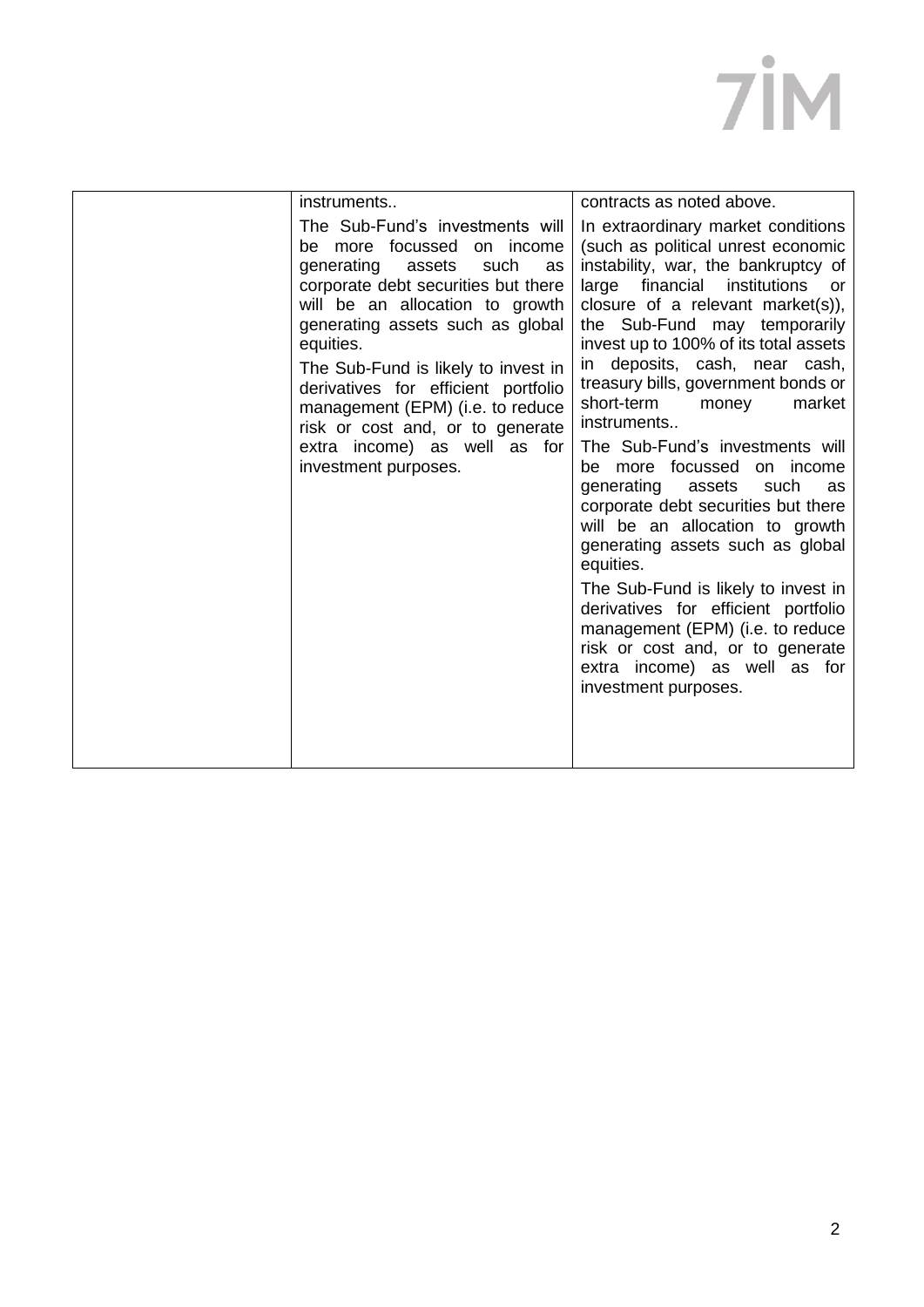|                                               | <b>Before changes</b>                                                                                                                                                                                                                                                                                                                                                                                                                                                                                                                                | <b>After changes</b>                                                                                                                                                                                                                                                                                                                                                                                                                                                                                                                                                  |
|-----------------------------------------------|------------------------------------------------------------------------------------------------------------------------------------------------------------------------------------------------------------------------------------------------------------------------------------------------------------------------------------------------------------------------------------------------------------------------------------------------------------------------------------------------------------------------------------------------------|-----------------------------------------------------------------------------------------------------------------------------------------------------------------------------------------------------------------------------------------------------------------------------------------------------------------------------------------------------------------------------------------------------------------------------------------------------------------------------------------------------------------------------------------------------------------------|
| <b>7IM Moderately</b><br><b>Cautious Fund</b> |                                                                                                                                                                                                                                                                                                                                                                                                                                                                                                                                                      |                                                                                                                                                                                                                                                                                                                                                                                                                                                                                                                                                                       |
| <b>Investment Objective and</b><br>Policy:    | 7IM Moderately Cautious Fund<br>aims to provide a return by way of<br>income with some capital growth.                                                                                                                                                                                                                                                                                                                                                                                                                                               | 7IM Moderately Cautious Fund<br>aims to provide a return by way of<br>income with some capital growth.                                                                                                                                                                                                                                                                                                                                                                                                                                                                |
|                                               | The Sub-Fund invests at least 80%<br>of its assets in other funds<br>managed both by the Manager and<br>by selected third party managers,<br>including open-ended and closed-<br>ended funds and exchange traded<br>funds<br>(ETFs),<br>other<br>and<br>transferable securities, including<br>fixed<br>income,<br>equities<br>and<br>structured products.<br>Up to 20% of the Sub-Fund will be<br>invested in liquid assets such as<br>cash,<br>deposits,<br>money<br>market<br>funds<br>and<br>money<br>market<br>instruments, as well as warrants. | The Sub-Fund invests at least 80%<br>of its assets in other funds<br>managed both by the Manager and<br>by selected third party managers,<br>including open-ended and closed-<br>ended funds and exchange traded<br>other<br>funds<br>(ETFs),<br>and<br>transferable securities, including<br>fixed income, equities, warrants<br>structured products.<br>This<br>and<br>exposure may also be achieved<br>through the use of futures contracts<br>which require cover to be held<br>(typically in the form of money<br>market funds and money market<br>instruments). |
|                                               | Investment will be more focussed<br>on income generating assets such<br>as corporate debt securities but<br>there will be an allocation to growth<br>generating assets such as global<br>equities.                                                                                                                                                                                                                                                                                                                                                   | Up to 20% of the Sub-Fund will be<br>invested in assets such as cash,<br>and deposits, and may also include<br>the use of money market funds and<br>money market instruments, for<br>more general liquidity purposes.                                                                                                                                                                                                                                                                                                                                                 |
|                                               | Sub-Fund<br>will<br>The<br>invest<br>in<br>derivatives for efficient portfolio<br>management (EPM) (i.e. to reduce<br>risk or cost and, or to generate<br>extra income) as well as for<br>investment purposes.                                                                                                                                                                                                                                                                                                                                       | This is additional to the holding of<br>such assets as cover for futures<br>contracts as noted above.<br>Investment will be more focussed<br>on income generating assets such<br>as corporate debt securities but                                                                                                                                                                                                                                                                                                                                                     |
|                                               | In extraordinary market conditions<br>(such as political unrest economic<br>instability, war, the bankruptcy of<br>financial<br>institutions<br>large<br>or<br>closure of a relevant market(s)), it<br>may not be appropriate for the Sub-<br>Fund to be invested in funds and<br>other assets as noted above and<br>the Sub-Fund may temporarily<br>invest up to 100% of its total assets                                                                                                                                                           | there will be an allocation to growth<br>generating assets such as global<br>equities.<br>The Sub-Fund<br>will<br>invest<br>ın<br>derivatives for efficient portfolio<br>management (EPM) (i.e. to reduce<br>risk or cost and, or to generate<br>extra income) as well as for<br>investment purposes.                                                                                                                                                                                                                                                                 |
|                                               | deposits, cash, near cash,<br>in<br>treasury bills, government bonds or<br>short-term<br>money<br>market<br>instruments.<br>Examples<br>0f<br>market conditions<br>extraordinary                                                                                                                                                                                                                                                                                                                                                                     | In extraordinary market conditions<br>(such as political unrest economic<br>instability, war, the bankruptcy of<br>financial<br>institutions<br>large<br>or<br>closure of a relevant market(s)), it                                                                                                                                                                                                                                                                                                                                                                   |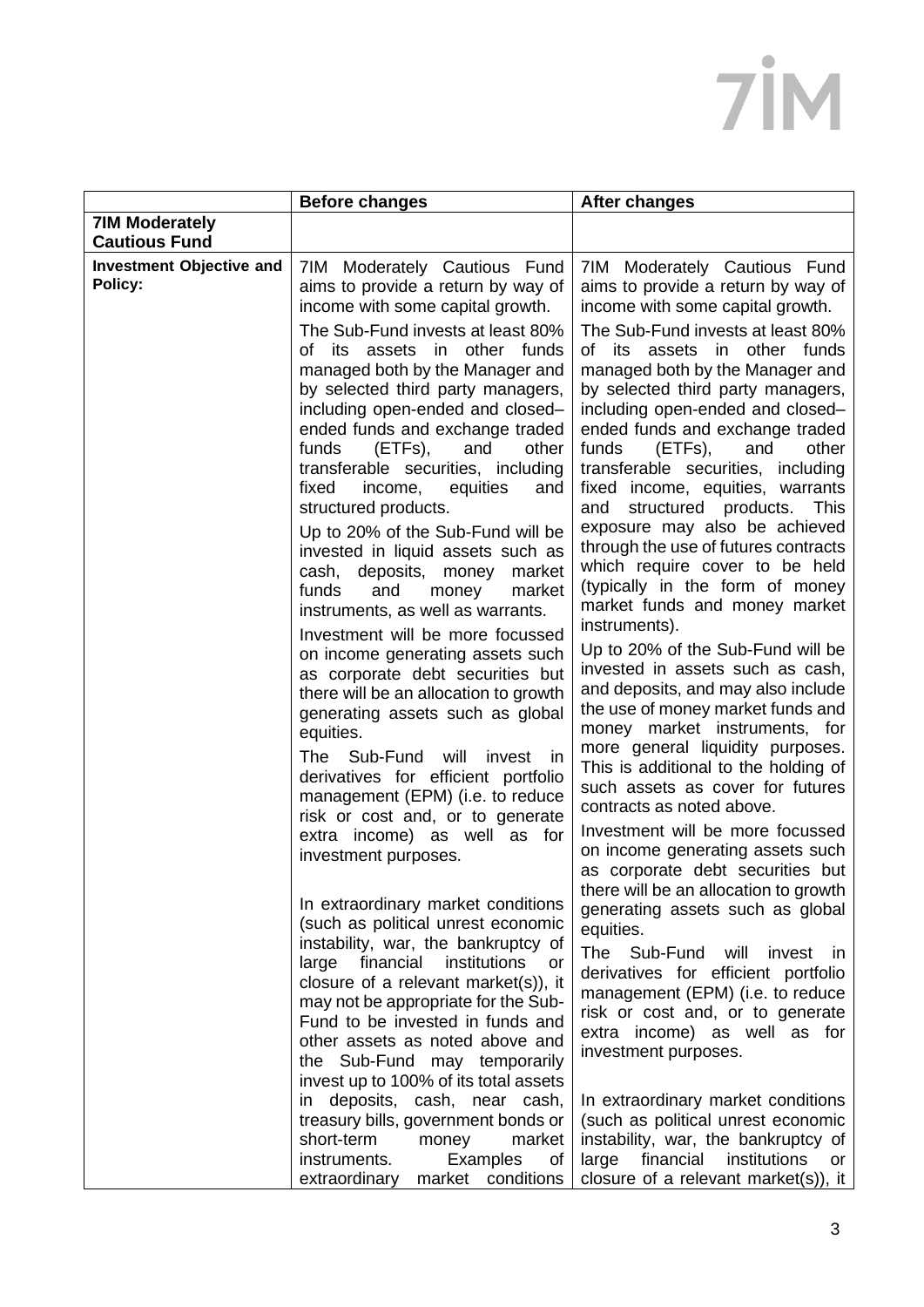| include periods of heightened<br>volatility caused by a sudden<br>economic downturn or events such<br>political unrest,<br>war<br>as<br>or<br>bankruptcy of large financial<br>institutions. | may not be appropriate for the Sub-<br>Fund to be invested in funds and<br>other assets as noted above and<br>the Sub-Fund may temporarily<br>invest up to 100% of its total assets<br>in deposits, cash, near cash,<br>treasury bills, government bonds or<br>short-term money<br>market<br>instruments. Examples of<br>extraordinary market conditions<br>include periods of heightened<br>volatility caused by a sudden<br>economic downturn or events such<br>political unrest, war<br>as<br>or<br>bankruptcy of large<br>financial<br>institutions. |
|----------------------------------------------------------------------------------------------------------------------------------------------------------------------------------------------|----------------------------------------------------------------------------------------------------------------------------------------------------------------------------------------------------------------------------------------------------------------------------------------------------------------------------------------------------------------------------------------------------------------------------------------------------------------------------------------------------------------------------------------------------------|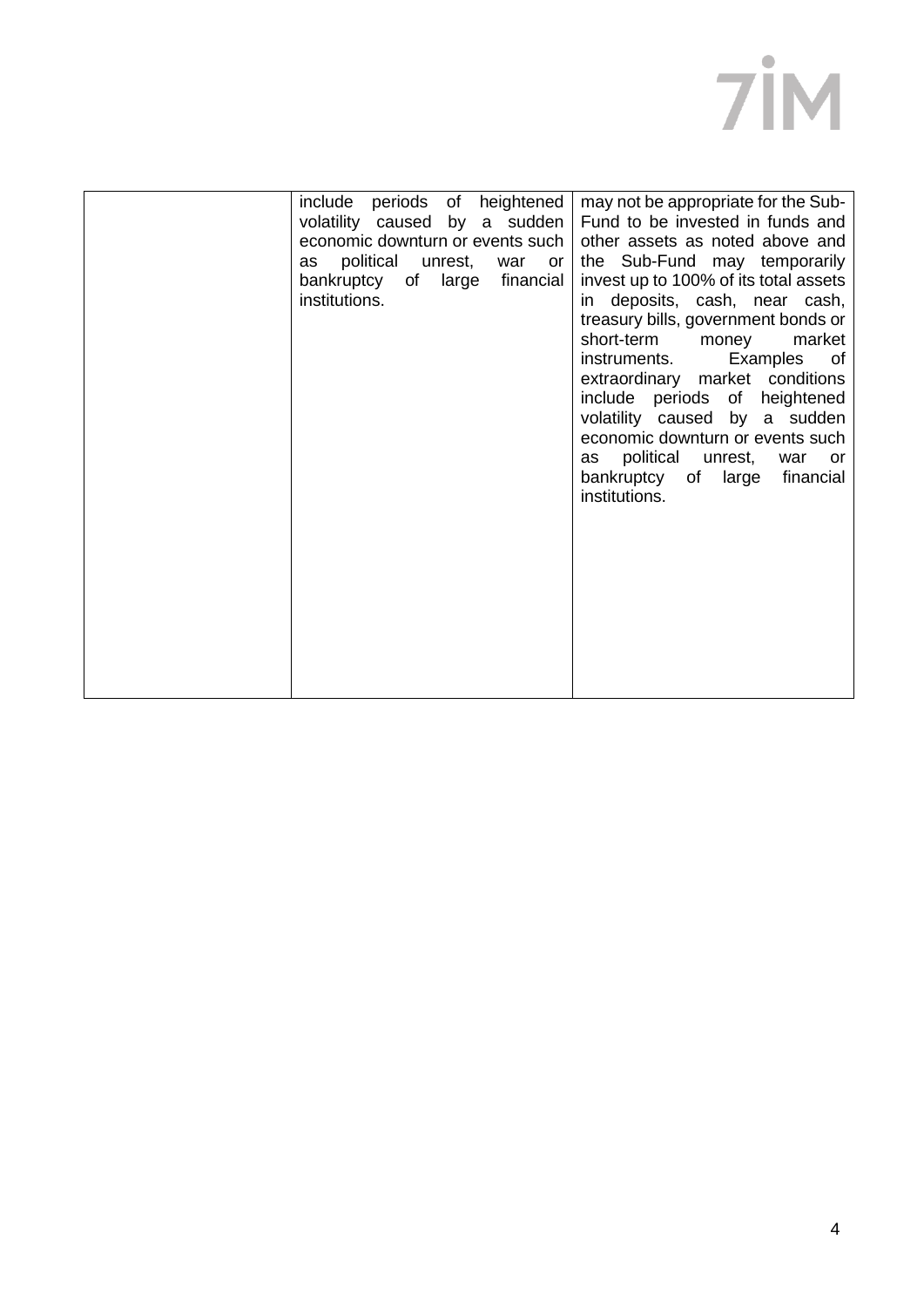|                                  |                  | <b>Before changes</b>                                                                                                                                                                                                                                                                                                                                                                                                                                                                                                                                                                                                                                                                                                                                                                                                                                                                    | <b>After changes</b>                                                                                                                                                                                                                                                                                                                                                                                                                                                                                                                                                                                                                                                                                                                                                                                                          |
|----------------------------------|------------------|------------------------------------------------------------------------------------------------------------------------------------------------------------------------------------------------------------------------------------------------------------------------------------------------------------------------------------------------------------------------------------------------------------------------------------------------------------------------------------------------------------------------------------------------------------------------------------------------------------------------------------------------------------------------------------------------------------------------------------------------------------------------------------------------------------------------------------------------------------------------------------------|-------------------------------------------------------------------------------------------------------------------------------------------------------------------------------------------------------------------------------------------------------------------------------------------------------------------------------------------------------------------------------------------------------------------------------------------------------------------------------------------------------------------------------------------------------------------------------------------------------------------------------------------------------------------------------------------------------------------------------------------------------------------------------------------------------------------------------|
| <b>7IM Cautious Fund</b>         |                  |                                                                                                                                                                                                                                                                                                                                                                                                                                                                                                                                                                                                                                                                                                                                                                                                                                                                                          |                                                                                                                                                                                                                                                                                                                                                                                                                                                                                                                                                                                                                                                                                                                                                                                                                               |
| <b>Investment</b><br>and Policy: | <b>Objective</b> | 7IM Cautious Fund aims to provide<br>a return by way of income with<br>some capital growth.                                                                                                                                                                                                                                                                                                                                                                                                                                                                                                                                                                                                                                                                                                                                                                                              | 7IM Cautious Fund aims to provide<br>a return by way of income with<br>some capital growth.                                                                                                                                                                                                                                                                                                                                                                                                                                                                                                                                                                                                                                                                                                                                   |
|                                  |                  | The Sub-Fund invests at least 80%<br>of its assets in a range of collective<br>investment vehicles and securities,<br>which give an exposure to fixed<br>interest and equity instruments.<br>These, for the most part,<br>use<br>passive<br>strategies<br>(that<br>is,<br>strategies designed to track the<br>performance of particular indices,<br>market sectors or asset classes).<br>The Sub-Fund will invest in asset<br>classes<br>such<br>as<br>property,<br>commodities and private equity,<br>indirectly through holdings<br>in in<br>equities including investment trusts<br>and exchange traded funds. The<br>asset allocation for the entire<br>portfolio will be actively managed.<br>The other 20% of the Sub-Fund will<br>be invested in liquid assets such as<br>cash, deposits, money<br>market<br>and<br>funds<br>money<br>market<br>instruments, as well as warrants. | The Sub-Fund invests, directly and<br>indirectly, to achieve exposure of at<br>least 80% to fixed interest and<br>equity instruments. This exposure<br>is, for the most part, obtained<br>through passive strategies (that is,<br>strategies designed to track the<br>performance of particular indices,<br>market sectors or asset classes)<br>but may also be achieved through<br>the use of futures contracts which<br>require cover to be held (typically in<br>the form of money market funds<br>and money market instruments).<br>The Sub-Fund will also invest in<br>asset classes<br>such as<br>other<br>property, commodities and private<br>equity indirectly through holdings in<br>equities<br>including<br>investment<br>trusts, exchange traded funds or<br>other funds.<br>The asset allocation for the entire |
|                                  |                  | In extraordinary market conditions<br>(such as political unrest economic<br>instability, war, the bankruptcy of<br>large financial institutions or<br>closure of a relevant market(s)), it<br>may not be appropriate for the Sub-<br>Fund to be invested in funds and<br>other assets as noted above and<br>the Sub-Fund may temporarily<br>invest up to 100% of its total assets<br>deposits, cash, near cash,<br>$\mathsf{I}$<br>treasury bills, government bonds or<br>short-term<br>money<br>market<br>instruments.<br>Examples<br>0f<br>extraordinary market conditions<br>include periods of heightened<br>volatility<br>caused by<br>a sudden                                                                                                                                                                                                                                     | portfolio will be actively managed.<br>The other 20% of the Sub-Fund<br>will be invested in assets such as<br>cash and deposits and may also<br>include the use of money market<br>funds and money market<br>instruments for more general<br>liquidity purposes. This is<br>additional to the holding of such<br>assets as cover for futures<br>contracts as noted above.<br>In extraordinary market conditions<br>(such as political unrest economic<br>instability, war, the bankruptcy of<br>financial<br>large<br>institutions<br>or                                                                                                                                                                                                                                                                                      |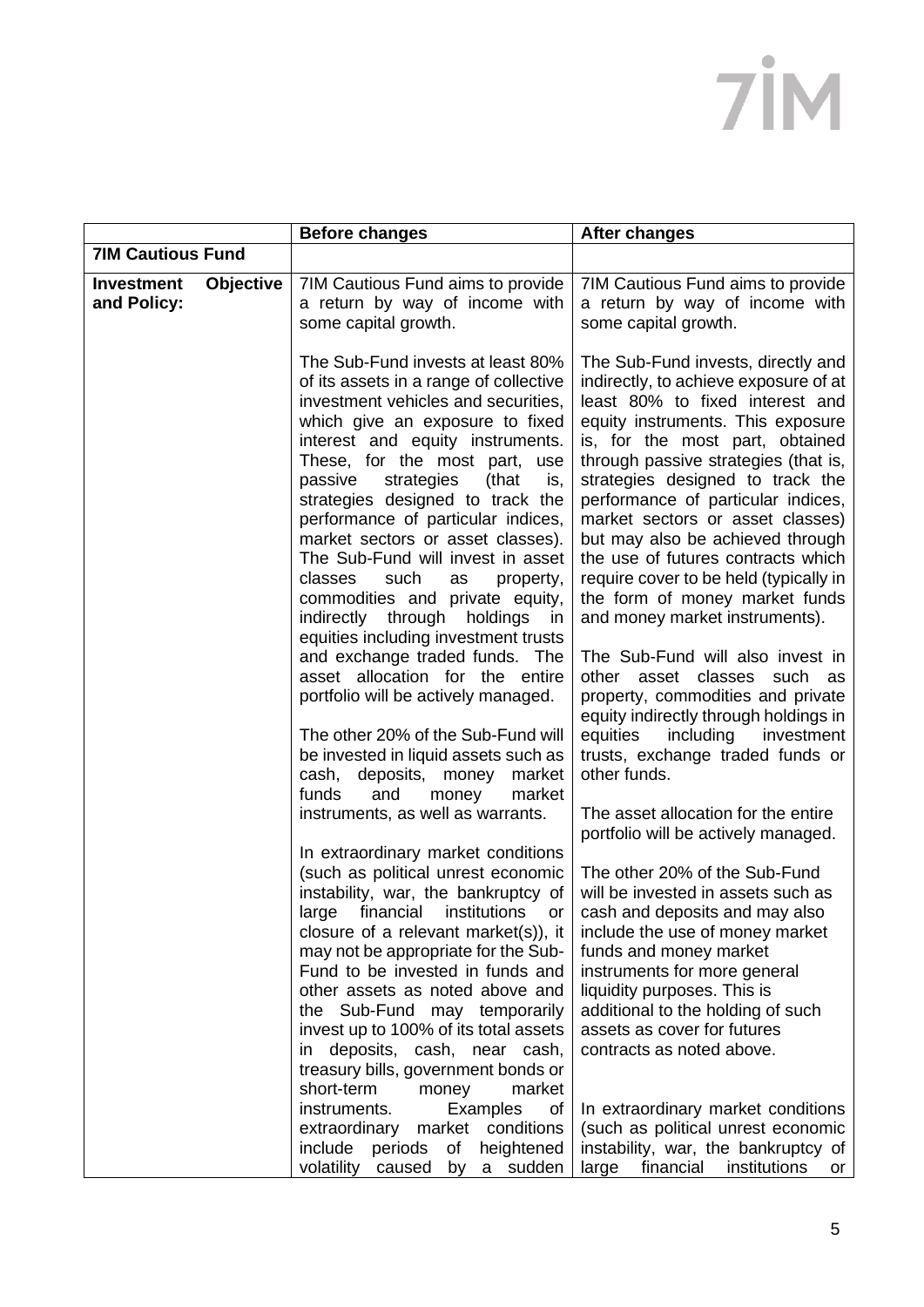| economic downturn or events such<br>political<br>unrest,<br>war<br>as<br>or<br>bankruptcy<br>financial<br>of<br>large<br>institutions.<br>While the Sub-Fund's investments<br>will be more focussed on bonds,<br>cash and near cash and other<br>income generating assets, the<br>investments may also include<br>assets with scope for capital growth<br>in real terms, and assets with scope<br>for greater volatility.<br>The Sub-Fund is likely to invest in<br>derivatives for efficient portfolio<br>management (EPM) (i.e. to reduce<br>risk or cost and, or to generate<br>extra income) as well as for<br>investment purposes. | closure of a relevant market(s)), it<br>may not be appropriate for the Sub-<br>Fund to be invested in funds and<br>other assets as noted above and<br>the Sub-Fund may temporarily<br>invest up to 100% of its total assets<br>in deposits, cash, near cash,<br>treasury bills, government bonds or<br>short-term<br>market<br>money<br>Examples<br>instruments.<br>of<br>extraordinary market conditions<br>include periods of heightened<br>volatility caused by a sudden<br>economic downturn or events such<br>political<br>as<br>unrest,<br>war<br>or<br>bankruptcy<br>of<br>large<br>financial<br>institutions.<br>While the Sub-Fund's investments<br>will be more focussed on bonds,<br>cash and near cash and other<br>income generating assets, the<br>investments<br>also<br>include<br>may<br>assets with scope for capital growth<br>in real terms, and assets with scope<br>for greater volatility.<br>The Sub-Fund is likely to invest in<br>derivatives for efficient portfolio<br>management (EPM) (i.e. to reduce<br>risk or cost and, or to generate<br>extra income) as well as for<br>investment purposes. |
|-----------------------------------------------------------------------------------------------------------------------------------------------------------------------------------------------------------------------------------------------------------------------------------------------------------------------------------------------------------------------------------------------------------------------------------------------------------------------------------------------------------------------------------------------------------------------------------------------------------------------------------------|---------------------------------------------------------------------------------------------------------------------------------------------------------------------------------------------------------------------------------------------------------------------------------------------------------------------------------------------------------------------------------------------------------------------------------------------------------------------------------------------------------------------------------------------------------------------------------------------------------------------------------------------------------------------------------------------------------------------------------------------------------------------------------------------------------------------------------------------------------------------------------------------------------------------------------------------------------------------------------------------------------------------------------------------------------------------------------------------------------------------------------|
|                                                                                                                                                                                                                                                                                                                                                                                                                                                                                                                                                                                                                                         |                                                                                                                                                                                                                                                                                                                                                                                                                                                                                                                                                                                                                                                                                                                                                                                                                                                                                                                                                                                                                                                                                                                                 |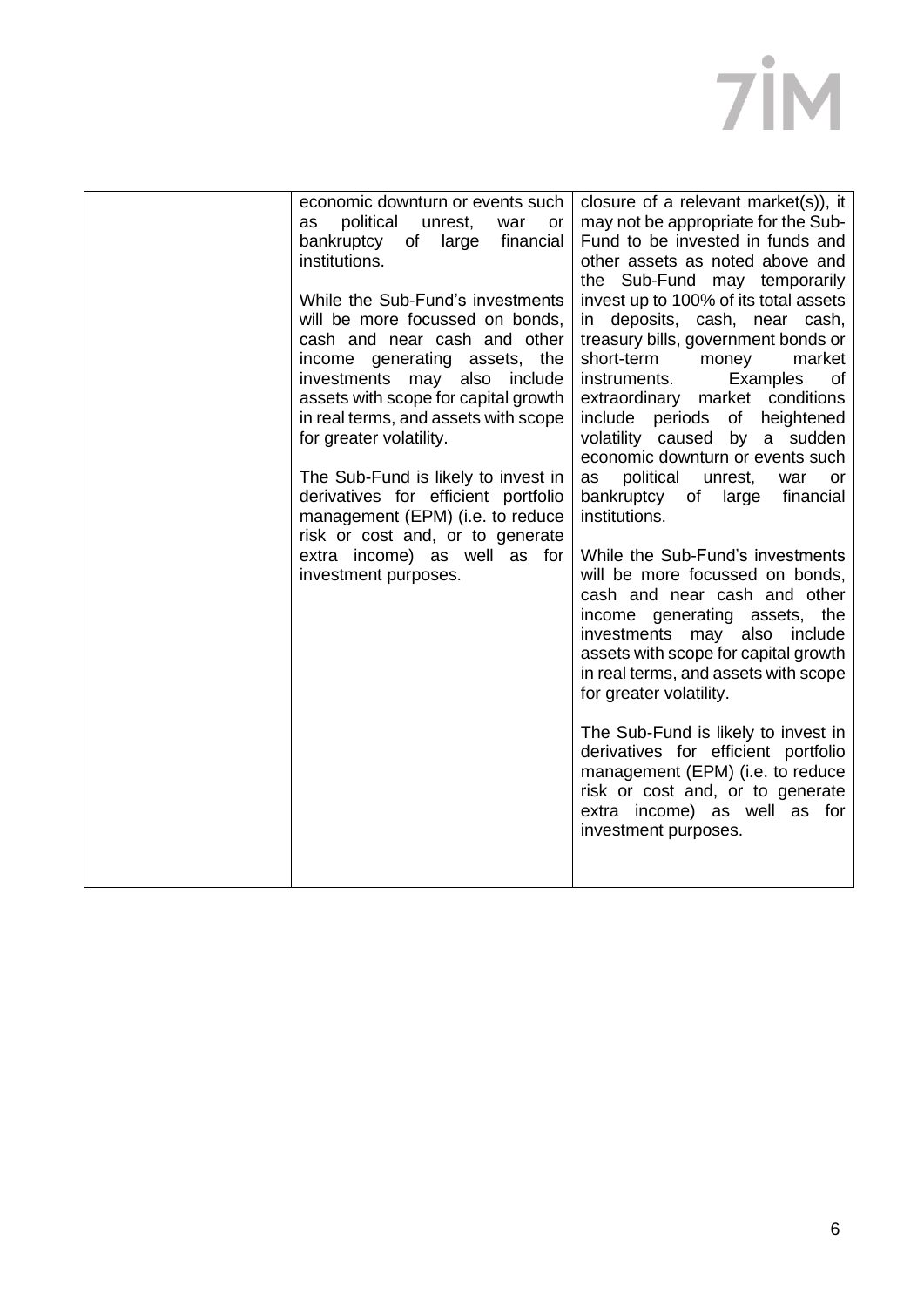|                                            | <b>Before changes</b>                                                                                                                                                                                                                                                                                                                                                                                                                                                                                                                                                                                                                                                                                                                                                                                                                                                                                                                                                                                                                                                                   | <b>After changes</b>                                                                                                                                                                                                                                                                                                                                                                                                                                                                                                                                                                                                                                                                                                                                                                                                                                                                                                                                                                                                                                                                                                                                                                                                                                                     |
|--------------------------------------------|-----------------------------------------------------------------------------------------------------------------------------------------------------------------------------------------------------------------------------------------------------------------------------------------------------------------------------------------------------------------------------------------------------------------------------------------------------------------------------------------------------------------------------------------------------------------------------------------------------------------------------------------------------------------------------------------------------------------------------------------------------------------------------------------------------------------------------------------------------------------------------------------------------------------------------------------------------------------------------------------------------------------------------------------------------------------------------------------|--------------------------------------------------------------------------------------------------------------------------------------------------------------------------------------------------------------------------------------------------------------------------------------------------------------------------------------------------------------------------------------------------------------------------------------------------------------------------------------------------------------------------------------------------------------------------------------------------------------------------------------------------------------------------------------------------------------------------------------------------------------------------------------------------------------------------------------------------------------------------------------------------------------------------------------------------------------------------------------------------------------------------------------------------------------------------------------------------------------------------------------------------------------------------------------------------------------------------------------------------------------------------|
| <b>7IM Balanced Fund</b>                   |                                                                                                                                                                                                                                                                                                                                                                                                                                                                                                                                                                                                                                                                                                                                                                                                                                                                                                                                                                                                                                                                                         |                                                                                                                                                                                                                                                                                                                                                                                                                                                                                                                                                                                                                                                                                                                                                                                                                                                                                                                                                                                                                                                                                                                                                                                                                                                                          |
| <b>Investment Objective</b><br>and Policy: | 7IM Balanced Fund aims to provide<br>a balance of income and capital<br>growth.<br>The Sub-Fund invests at least 80%<br>other funds<br>of its assets<br>in<br>managed both by the Manager and<br>by selected third party managers,<br>including open-ended and closed-<br>ended funds and exchange traded<br>funds<br>(ETFs),<br>and<br>other                                                                                                                                                                                                                                                                                                                                                                                                                                                                                                                                                                                                                                                                                                                                           | 7IM Balanced Fund aims to provide<br>a balance of income and capital<br>growth.<br>The Sub-Fund invests at least 80%<br>other<br>funds<br>of its assets<br>in<br>managed both by the Manager and<br>by selected third party managers,<br>including open-ended and closed-<br>ended funds and exchange traded<br>(ETFs),<br>funds<br>and<br>other                                                                                                                                                                                                                                                                                                                                                                                                                                                                                                                                                                                                                                                                                                                                                                                                                                                                                                                         |
|                                            | transferable securities including<br>equities<br>fixed<br>income,<br>and<br>structured products.<br>Up to 20% of the Sub-Fund will be<br>invested in liquid assets such as<br>market<br>cash,<br>deposits, money<br>and<br>funds<br>market<br>money<br>instruments, as well as warrants.<br>Investment will comprise a mixture<br>of income generating assets such<br>as corporate debt securities and<br>growth generating assets such as<br>global equities.<br>Sub-Fund<br>will<br>The<br>invest<br>-in<br>derivatives for efficient portfolio<br>management (EPM) (i.e. to reduce<br>risk or cost and, or to generate<br>extra income) as well as for<br>investment purposes.<br>In extraordinary market conditions<br>(such as political unrest economic<br>instability, war, the bankruptcy of<br>financial<br>large<br>institutions<br>or<br>closure of a relevant market(s)),<br>the Sub-Fund may temporarily<br>invest up to 100% of its total assets<br>in deposits, cash, near cash,<br>treasury bills, government bonds or<br>short-term<br>market<br>money<br>instruments. | transferable securities including<br>fixed income, equities, warrants<br>structured products.<br>and<br><b>This</b><br>exposure may also be achieved<br>through the use of futures contracts<br>which require cover to be held<br>(typically in the form of money<br>market funds and money market<br>instruments).<br>Up to 20% of the Sub-Fund will be<br>invested in assets such as cash,<br>and deposits, and may also include<br>the use of money market funds and<br>money market instruments, for<br>more general liquidity purposes.<br>This is additional to the holding of<br>such assets as cover for futures<br>contracts as noted above.<br>Investment will comprise a mixture<br>of income generating assets such<br>as corporate debt securities and<br>growth generating assets such as<br>global equities.<br>The<br>Sub-Fund will invest in<br>derivatives for efficient portfolio<br>management (EPM) (i.e. to reduce<br>risk or cost and, or to generate<br>extra income) as well as for<br>investment purposes.<br>In extraordinary market conditions<br>(such as political unrest economic<br>instability, war, the bankruptcy of<br>financial<br>institutions<br>large<br>or<br>closure of a relevant market(s)),<br>the Sub-Fund may temporarily |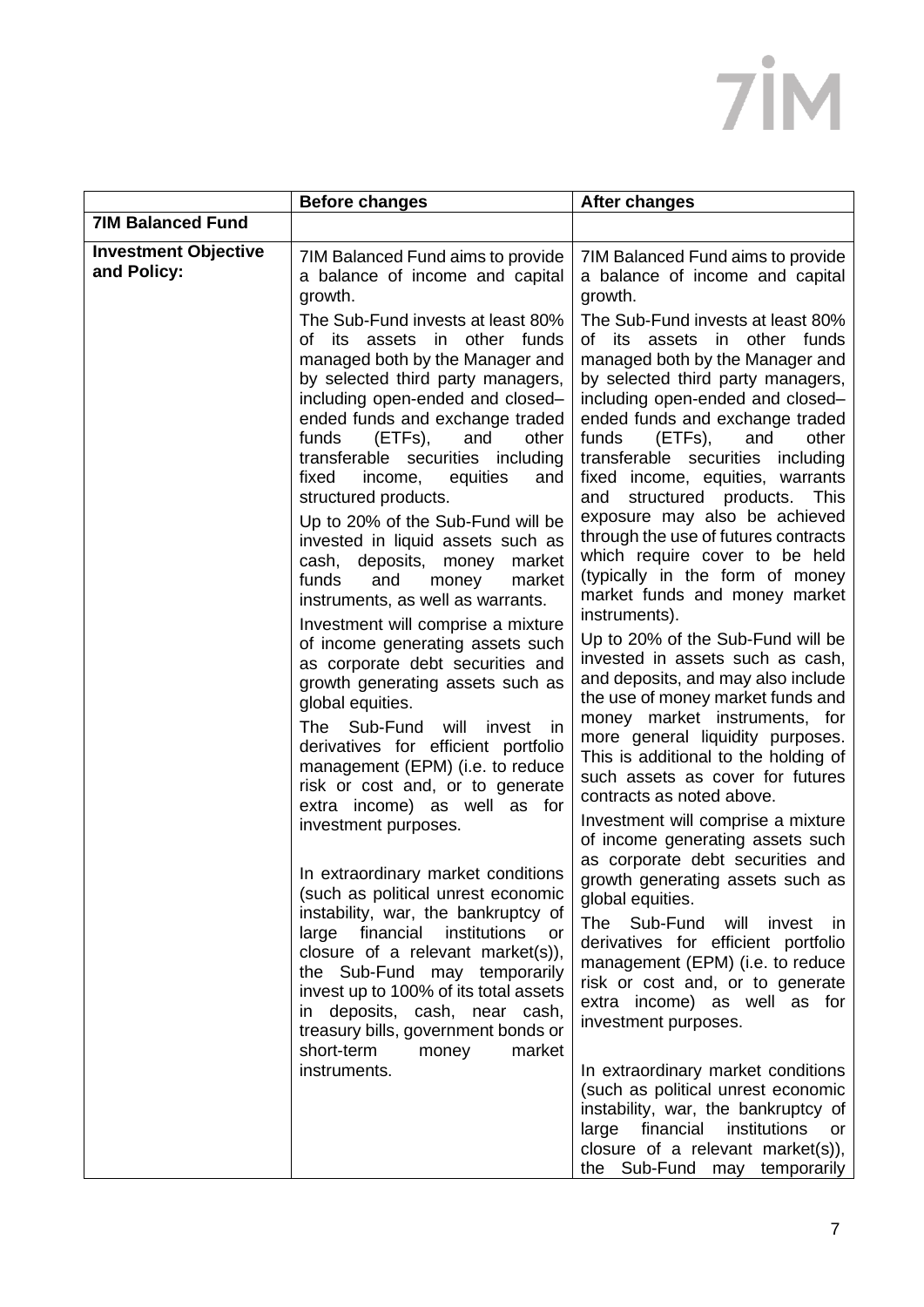

| instruments. | treasury bills, government bonds or<br>short-term money<br>market |
|--------------|-------------------------------------------------------------------|
|              |                                                                   |
|              |                                                                   |
|              |                                                                   |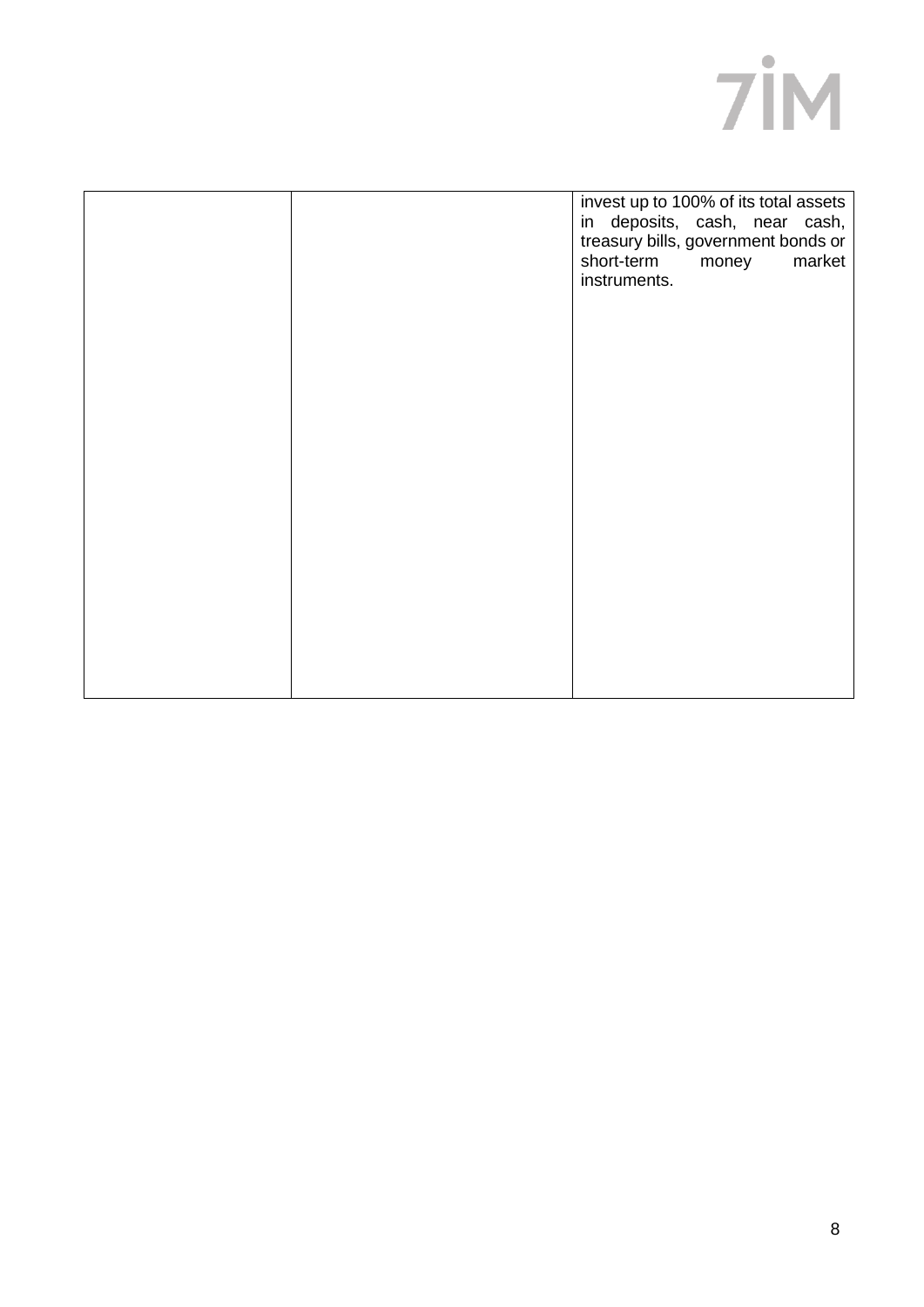|                                                  | <b>Before changes</b>                                                                                                                                                                                                                                                                                                                                                                                                                                                                                                                                                                                                                                                                                                                                                                                                                                                                                                                                                                                                                                                                                                                                                                                                                                                                                                                                                                                                                                                                                                             | <b>After changes</b>                                                                                                                                                                                                                                                                                                                                                                                                                                                                                                                                                                                                                                                                                                                                                                                                                                                                                                                                                                                                                                                                                                                                                                                                                                                                                                                                                                                                                                                                                                                                                  |
|--------------------------------------------------|-----------------------------------------------------------------------------------------------------------------------------------------------------------------------------------------------------------------------------------------------------------------------------------------------------------------------------------------------------------------------------------------------------------------------------------------------------------------------------------------------------------------------------------------------------------------------------------------------------------------------------------------------------------------------------------------------------------------------------------------------------------------------------------------------------------------------------------------------------------------------------------------------------------------------------------------------------------------------------------------------------------------------------------------------------------------------------------------------------------------------------------------------------------------------------------------------------------------------------------------------------------------------------------------------------------------------------------------------------------------------------------------------------------------------------------------------------------------------------------------------------------------------------------|-----------------------------------------------------------------------------------------------------------------------------------------------------------------------------------------------------------------------------------------------------------------------------------------------------------------------------------------------------------------------------------------------------------------------------------------------------------------------------------------------------------------------------------------------------------------------------------------------------------------------------------------------------------------------------------------------------------------------------------------------------------------------------------------------------------------------------------------------------------------------------------------------------------------------------------------------------------------------------------------------------------------------------------------------------------------------------------------------------------------------------------------------------------------------------------------------------------------------------------------------------------------------------------------------------------------------------------------------------------------------------------------------------------------------------------------------------------------------------------------------------------------------------------------------------------------------|
| <b>7IM Moderately</b><br><b>Adventurous Fund</b> |                                                                                                                                                                                                                                                                                                                                                                                                                                                                                                                                                                                                                                                                                                                                                                                                                                                                                                                                                                                                                                                                                                                                                                                                                                                                                                                                                                                                                                                                                                                                   |                                                                                                                                                                                                                                                                                                                                                                                                                                                                                                                                                                                                                                                                                                                                                                                                                                                                                                                                                                                                                                                                                                                                                                                                                                                                                                                                                                                                                                                                                                                                                                       |
| <b>Investment Objective</b><br>and Policy:       | 7IM Moderately Adventurous Fund<br>aims to provide a return primarily by<br>way of capital growth, with some<br>income.<br>The Sub-Fund invests at least 80%<br>of its assets in other funds<br>managed both by the Manager and<br>by selected third party managers,<br>including open-ended and closed-<br>ended funds and exchange traded<br>funds<br>(ETFs),<br>and<br>other<br>transferable securities including<br>fixed<br>equities<br>income,<br>and<br>structured products.<br>Up to 20% of the Sub-Fund will be<br>invested in liquid assets such as<br>cash, deposits, money<br>market<br>funds<br>and<br>money<br>market<br>instruments, as well as warrants.<br>Investment will focus on assets with<br>scope for capital growth, such as<br>equities, although the Sub-Fund<br>invest<br>may<br>also<br>income<br>in<br>generating<br>assets<br>such<br>as<br>corporate debt securities.<br>Sub-Fund<br><b>The</b><br>will<br>invest<br>in<br>derivatives for efficient portfolio<br>management (EPM) (i.e. to reduce<br>risk or cost and, or to generate<br>extra income) as well as for<br>investment purposes.<br>In extraordinary market conditions<br>(such as political unrest economic<br>instability, war, the bankruptcy of<br>large financial<br>institutions<br>or<br>closure of a relevant market(s)),<br>the Sub-Fund may temporarily<br>invest up to 100% of its total assets<br>in deposits, cash, near cash,<br>treasury bills, government bonds or<br>short-term<br>money<br>market<br>instruments. | 7IM Moderately Adventurous Fund<br>aims to provide a return primarily by<br>way of capital growth, with some<br>income.<br>The Sub-Fund invests at least 80%<br>of its assets in other funds<br>managed both by the Manager and<br>by selected third party managers,<br>including open-ended and closed-<br>ended funds and exchange traded<br>funds<br>other<br>(ETFs),<br>and<br>transferable securities<br>including<br>fixed income, equities, warrants<br>structured products.<br>and<br>This<br>exposure may also be achieved<br>through the use of futures contracts<br>which require cover to be held<br>(typically in the form of money<br>market funds and money market<br>instruments).<br>Up to 20% of the Sub-Fund will be<br>invested in assets such as cash,<br>and deposits, and may also include<br>the use of money market funds and<br>money market instruments, for<br>more general liquidity purposes.<br>This is additional to the holding of<br>such assets as cover for futures<br>contracts as noted above.<br>Investment will focus on assets with<br>scope for capital growth, such as<br>equities, although the Sub-Fund<br>may<br>also<br>invest<br>in.<br>income<br>generating<br>assets<br>such<br>as<br>corporate debt securities.<br>The Sub-Fund will<br>invest<br><sub>In</sub><br>derivatives for efficient portfolio<br>management (EPM) (i.e. to reduce<br>risk or cost and, or to generate<br>extra income) as well as for<br>investment purposes.<br>In extraordinary market conditions<br>(such as political unrest economic |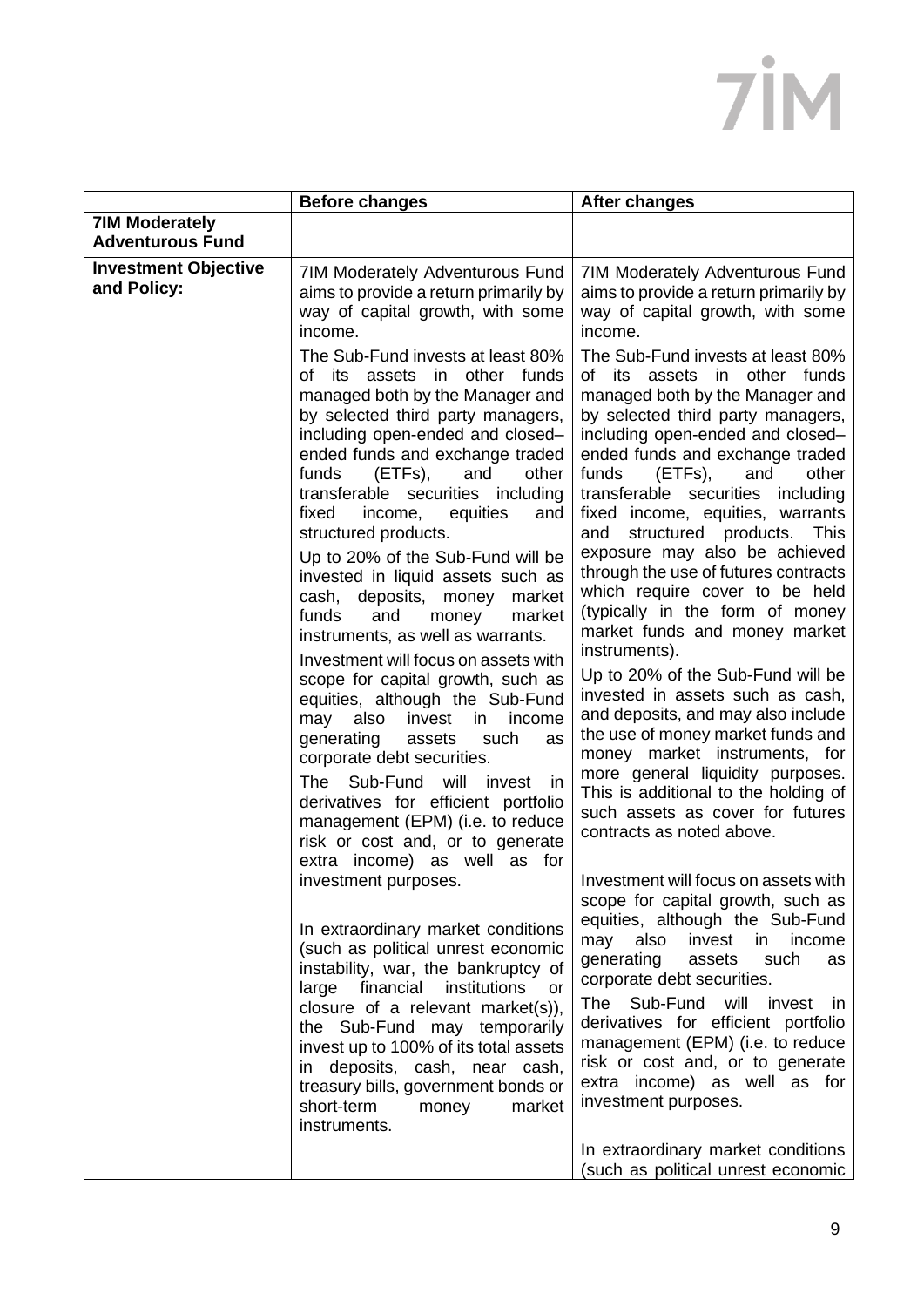|  | instability, war, the bankruptcy of<br>large financial institutions or<br>closure of a relevant market(s)),<br>the Sub-Fund may temporarily<br>invest up to 100% of its total assets<br>in deposits, cash, near cash,<br>treasury bills, government bonds or<br>short-term<br>market<br>money<br>instruments. |
|--|---------------------------------------------------------------------------------------------------------------------------------------------------------------------------------------------------------------------------------------------------------------------------------------------------------------|
|  |                                                                                                                                                                                                                                                                                                               |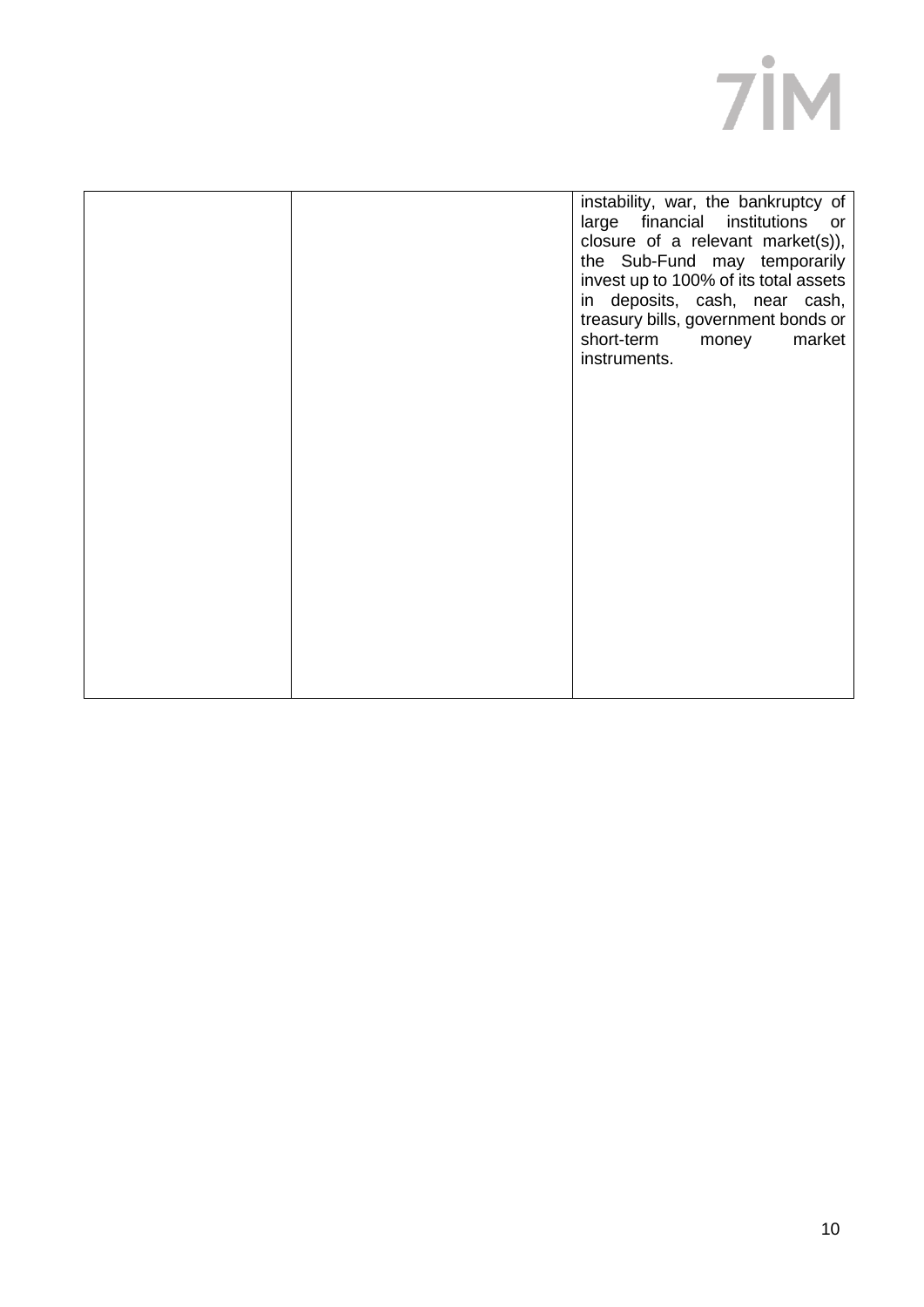|                                            | <b>Before changes</b>                                                                                                                                                                                                                                                                                                                                                                                                                                                                                                                                                                                             | <b>After changes</b>                                                                                                                                                                                                                                                                                                                                                                                                                                                                                                                                                                                                    |
|--------------------------------------------|-------------------------------------------------------------------------------------------------------------------------------------------------------------------------------------------------------------------------------------------------------------------------------------------------------------------------------------------------------------------------------------------------------------------------------------------------------------------------------------------------------------------------------------------------------------------------------------------------------------------|-------------------------------------------------------------------------------------------------------------------------------------------------------------------------------------------------------------------------------------------------------------------------------------------------------------------------------------------------------------------------------------------------------------------------------------------------------------------------------------------------------------------------------------------------------------------------------------------------------------------------|
| <b>7IM Adventurous Fund</b>                |                                                                                                                                                                                                                                                                                                                                                                                                                                                                                                                                                                                                                   |                                                                                                                                                                                                                                                                                                                                                                                                                                                                                                                                                                                                                         |
| <b>Investment Objective</b><br>and Policy: | 7IM Adventurous Fund aims to<br>provide capital growth.<br>The Sub-Fund invests at least 80%<br>other funds<br>of its assets<br>in<br>managed both by the Manager and<br>by selected third party managers,<br>including open-ended and closed-<br>ended funds and exchange traded<br>(ETFs),<br>funds<br>and<br>other<br>transferable securities including<br>equities<br>fixed<br>income,<br>and<br>structured products.<br>Up to 20% of the Sub-Fund will be<br>invested in liquid assets such as<br>cash, deposits,<br>money<br>market<br>and<br>funds<br>money<br>market<br>instruments, as well as warrants. | 7IM Adventurous Fund aims to<br>provide capital growth.<br>The Sub-Fund invests at least 80%<br>other<br>funds<br>of its assets<br>in<br>managed both by the Manager and<br>by selected third party managers,<br>including open-ended and closed-<br>ended funds and exchange traded<br>funds<br>(ETFs),<br>other<br>and<br>transferable securities<br>including<br>fixed income, equities, warrants<br>structured products. This<br>and<br>exposure may also be achieved<br>through the use of futures contracts<br>which require cover to be held<br>(typically in the form of money<br>market funds and money market |
|                                            | Investment will be more focussed<br>on growth generating assets such<br>as equities.<br>The Sub-Fund<br>will<br>invest in<br>derivatives for efficient portfolio<br>management (EPM) (i.e. to reduce<br>risk or cost and, or to generate<br>extra income) as well as for<br>investment purposes.<br>In extraordinary market conditions                                                                                                                                                                                                                                                                            | instruments).<br>Up to 20% of the Sub-Fund will be<br>invested in assets such as cash,<br>and deposits, and may also include<br>the use of money market funds and<br>money market instruments, for<br>more general liquidity purposes.<br>This is additional to the holding of<br>such assets as cover for futures<br>contracts as noted above.<br>Investment will be more focussed                                                                                                                                                                                                                                     |
|                                            | (such as political unrest economic<br>instability, war, the bankruptcy of<br>institutions<br>financial<br>large<br>or<br>closure of a relevant market(s)),<br>the Sub-Fund may temporarily<br>invest up to 100% of its total assets<br>in deposits, cash, near cash,<br>treasury bills, government bonds or<br>short-term<br>money<br>market<br>instruments.                                                                                                                                                                                                                                                      | on growth generating assets such<br>as equities.<br>The Sub-Fund will<br>invest<br>- IN<br>derivatives for efficient portfolio<br>management (EPM) (i.e. to reduce<br>risk or cost and, or to generate<br>extra income) as well as for<br>investment purposes.<br>In extraordinary market conditions<br>(such as political unrest economic<br>instability, war, the bankruptcy of<br>financial<br>institutions<br>large<br>or<br>closure of a relevant market(s)),<br>the Sub-Fund may temporarily<br>invest up to 100% of its total assets<br>in deposits, cash, near cash,                                            |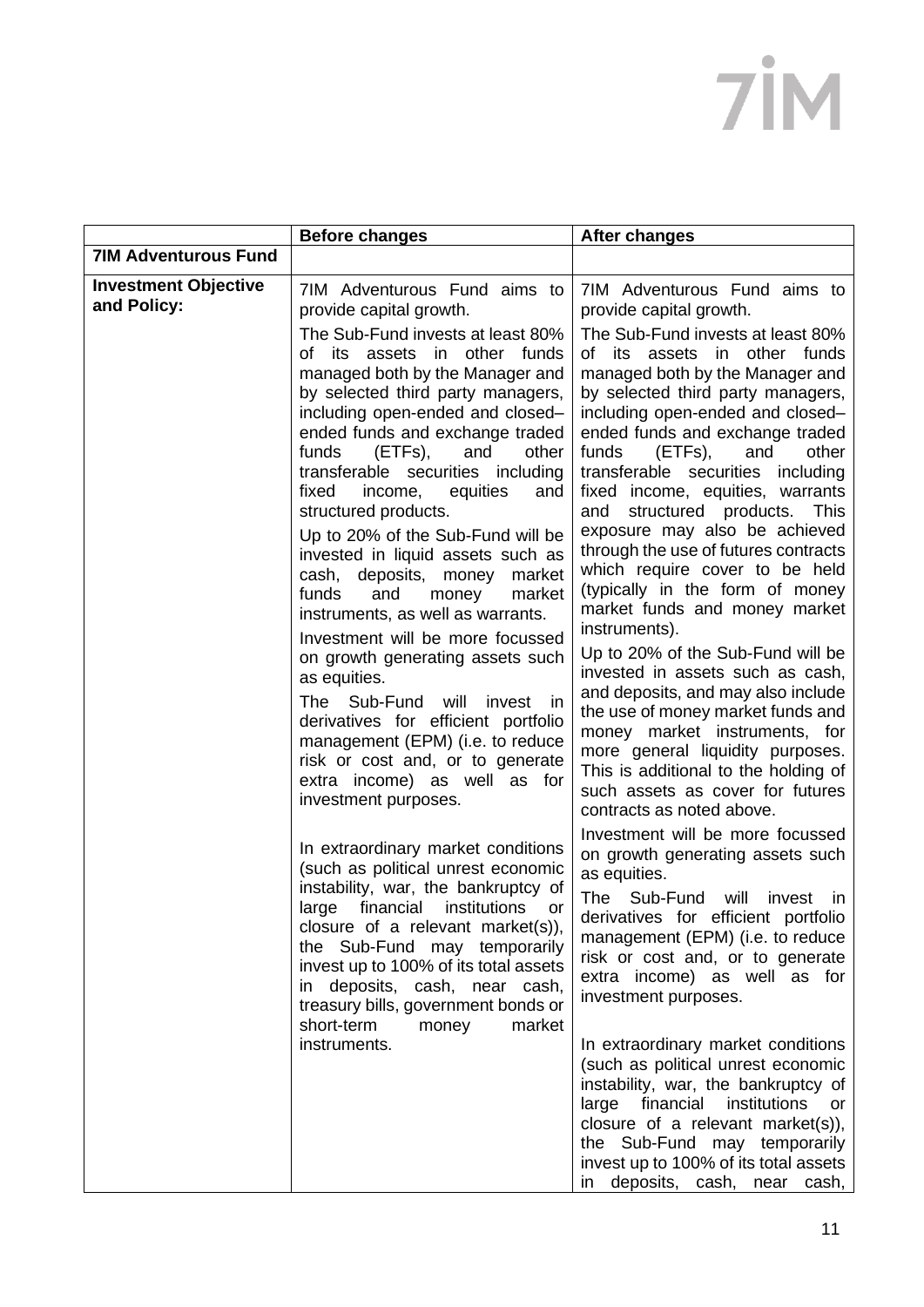

|  | treasury bills, government bonds or<br>market<br>short-term money<br>instruments. |
|--|-----------------------------------------------------------------------------------|
|  |                                                                                   |
|  |                                                                                   |
|  |                                                                                   |
|  |                                                                                   |
|  |                                                                                   |
|  |                                                                                   |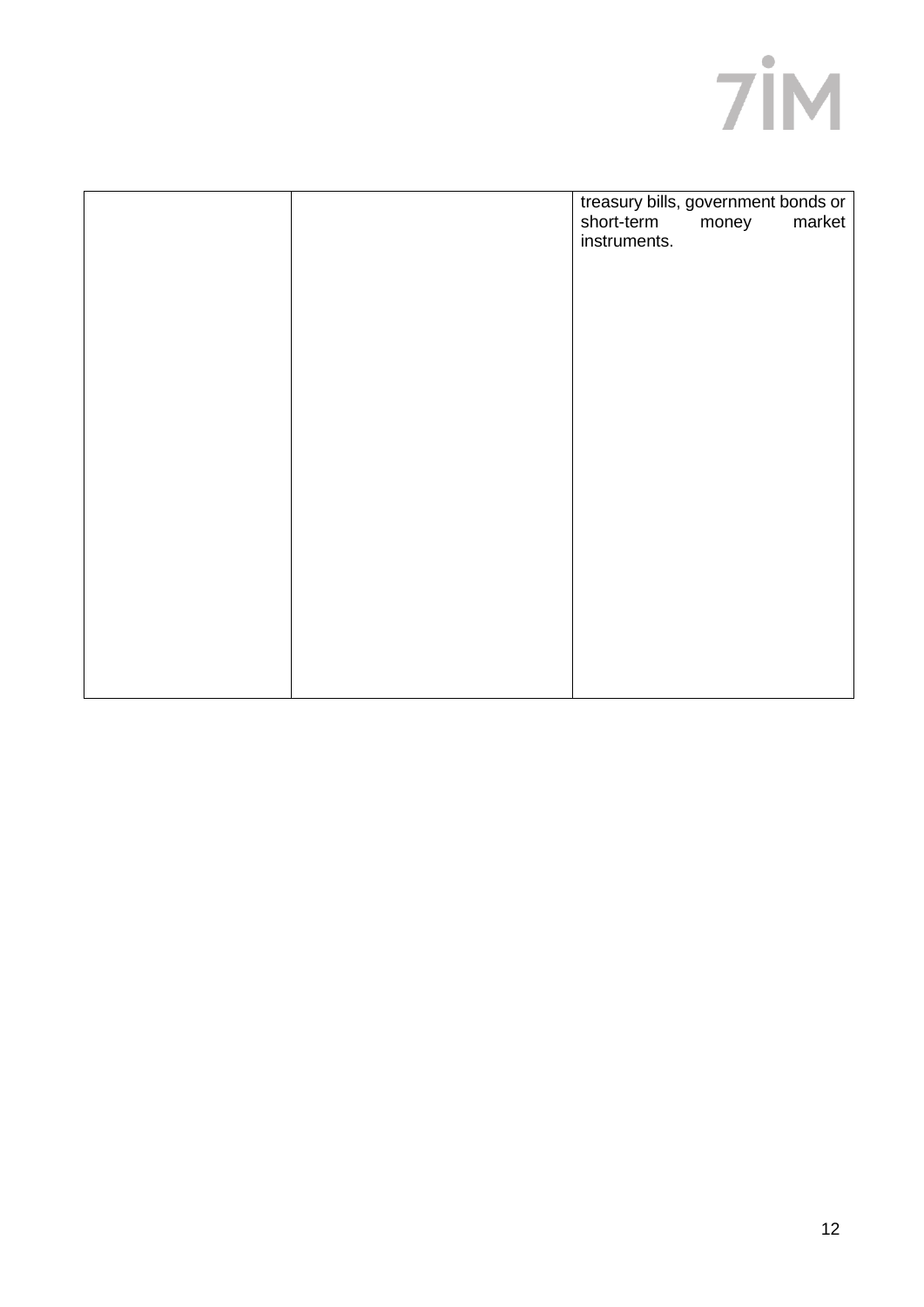|                                                   | <b>Before changes</b>                                                                                                                                                                                                                                                                                                                                                                                                                                                                                                                                                                                                                                                                                                                                                                                                                                                                                                                                                                                                                                                                                                                                                                                                                                                                                                                                                                                                                          | <b>After changes</b>                                                                                                                                                                                                                                                                                                                                                                                                                                                                                                                                                                                                                                                                                                                                                                                                                                                                                                                                                                                                                                                                                                                                                                                                                                                                                                                                                                                                        |
|---------------------------------------------------|------------------------------------------------------------------------------------------------------------------------------------------------------------------------------------------------------------------------------------------------------------------------------------------------------------------------------------------------------------------------------------------------------------------------------------------------------------------------------------------------------------------------------------------------------------------------------------------------------------------------------------------------------------------------------------------------------------------------------------------------------------------------------------------------------------------------------------------------------------------------------------------------------------------------------------------------------------------------------------------------------------------------------------------------------------------------------------------------------------------------------------------------------------------------------------------------------------------------------------------------------------------------------------------------------------------------------------------------------------------------------------------------------------------------------------------------|-----------------------------------------------------------------------------------------------------------------------------------------------------------------------------------------------------------------------------------------------------------------------------------------------------------------------------------------------------------------------------------------------------------------------------------------------------------------------------------------------------------------------------------------------------------------------------------------------------------------------------------------------------------------------------------------------------------------------------------------------------------------------------------------------------------------------------------------------------------------------------------------------------------------------------------------------------------------------------------------------------------------------------------------------------------------------------------------------------------------------------------------------------------------------------------------------------------------------------------------------------------------------------------------------------------------------------------------------------------------------------------------------------------------------------|
| <b>7IM AAP Moderately</b><br><b>Cautious Fund</b> | 7IM AAP (Moderately Cautious<br>Fund aims to provide a return by<br>way of income with some capital<br>growth. In relation to "AAP" (Asset<br>Passives), see the<br>Allocated<br>investment strategy section below.<br>The Sub-Fund invests at least 80%<br>of its assets in fixed interest and<br>equity instruments that, for the<br>most part, use passive strategies<br>(that is, strategies designed to track<br>the performance of particular<br>indices, market sectors or asset<br>classes). The Sub-Fund will also<br>invest in other asset classes such<br>commodities<br>property,<br>and<br>as<br>private equity indirectly through<br>holdings<br>in<br>equities<br>including<br>investment trusts, exchange traded<br>funds or other funds. The asset<br>allocation for the entire portfolio will<br>be actively managed.<br>The other 20% of the Sub-Fund will<br>be invested in liquid assets such as<br>cash, deposits, money market<br>funds<br>and<br>market<br>money<br>instruments, as well as warrants.<br>In extraordinary market conditions<br>(such as political unrest economic<br>instability, war, the bankruptcy of<br>institutions<br>financial<br>large<br><b>or</b><br>closure of a relevant market $(s)$ ),<br>the Sub-Fund may temporarily<br>invest up to 100% of its total assets<br>in deposits, cash, near cash,<br>treasury bills, government bonds or<br>short-term<br>money<br>market<br>instruments. | 7IM AAP (Moderately Cautious<br>Fund aims to provide a return by<br>way of income with some capital<br>growth. In relation to "AAP" (Asset<br>Passives), see the<br>Allocated<br>investment strategy section below.<br>The Sub-Fund invests, directly and<br>indirectly, to achieve exposure of at<br>least 80% to fixed interest and<br>equity instruments. This exposure<br>is, for the most part, obtained<br>through passive strategies (that is,<br>strategies designed to track the<br>performance of particular indices,<br>market sectors or asset classes)<br>but may also be achieved through<br>the use of futures contracts which<br>require cover to be held (typically in<br>the form of money market funds<br>and money market instruments).<br>The Sub-Fund will also invest in<br>other asset classes<br>such as<br>property, commodities and private<br>equity indirectly through holdings in<br>including<br>investment<br>equities<br>trusts, exchange traded funds or<br>other funds. The asset allocation<br>for the entire portfolio will be<br>actively managed.<br>The other 20% of the Sub-Fund will<br>be invested in assets such as cash<br>and deposits and may also include<br>the use of money market funds and<br>money market instruments for<br>more general liquidity purposes.<br>This is additional to the holding of<br>such assets as cover for futures<br>contracts as noted above. |
|                                                   | The Sub-Fund's investments will<br>be more focussed on income<br>generating<br>assets<br>such<br>as<br>corporate debt securities but there<br>will be an allocation to growth<br>generating assets such as global<br>equities.<br>The Sub-Fund is likely to invest in                                                                                                                                                                                                                                                                                                                                                                                                                                                                                                                                                                                                                                                                                                                                                                                                                                                                                                                                                                                                                                                                                                                                                                          | In extraordinary market conditions<br>(such as political unrest economic<br>instability, war, the bankruptcy of<br>large financial institutions<br>or<br>closure of a relevant market(s)),<br>the Sub-Fund may temporarily<br>invest up to 100% of its total assets<br>in deposits, cash, near cash,                                                                                                                                                                                                                                                                                                                                                                                                                                                                                                                                                                                                                                                                                                                                                                                                                                                                                                                                                                                                                                                                                                                        |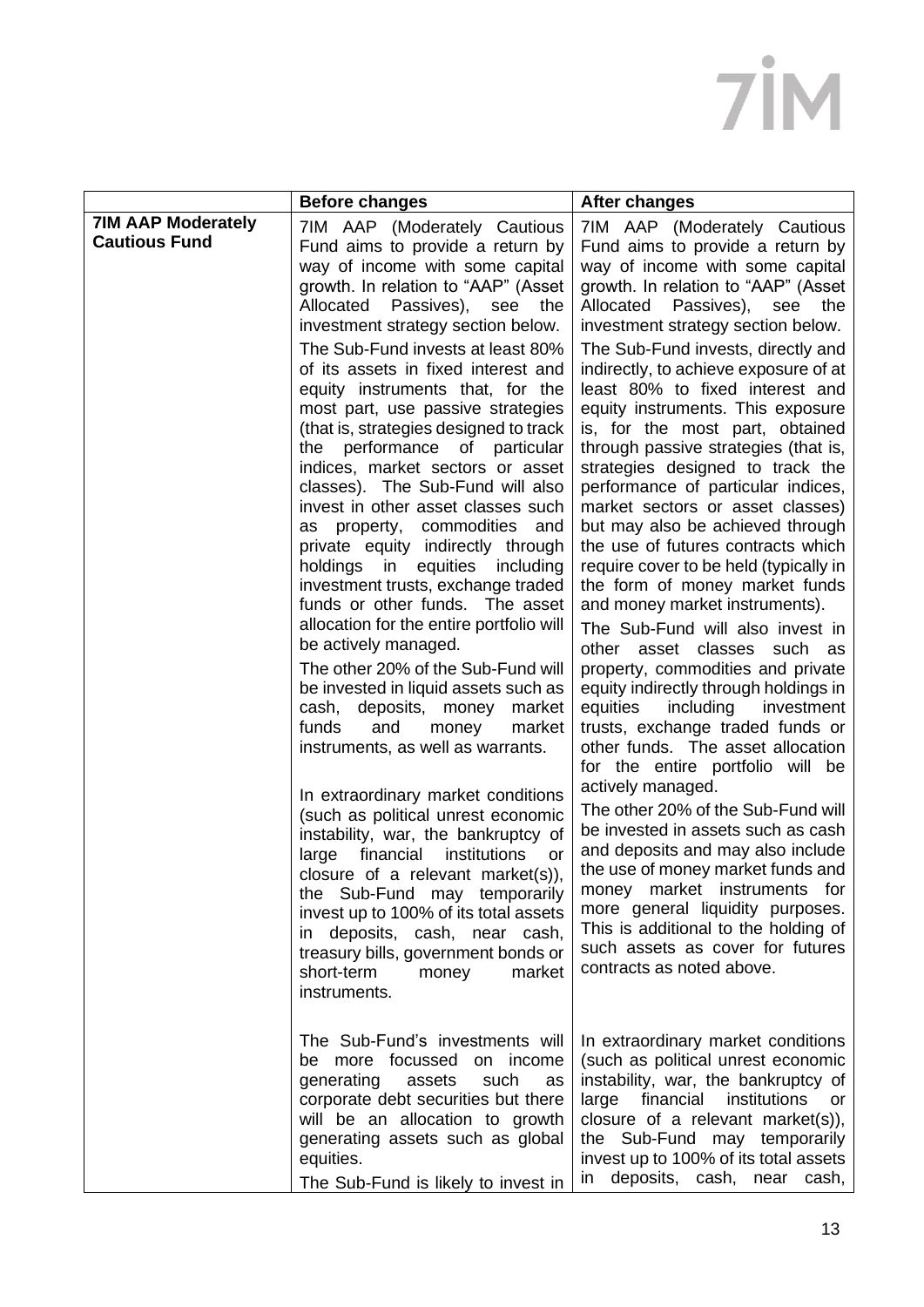| derivatives for efficient portfolio<br>management (EPM) (i.e. to reduce<br>risk or cost and, or to generate<br>extra income) as well as for<br>investment purposes.<br>management (EPM) (i.e. to reduce<br>risk or cost and, or to generate | treasury bills, government bonds or<br>short-term<br>market<br>money<br>instruments.<br>The Sub-Fund's investments will<br>be more focussed on income<br>generating assets such<br>as<br>corporate debt securities but there<br>will be an allocation to growth<br>generating assets such as global<br>equities.<br>The Sub-Fund is likely to invest in<br>derivatives for efficient portfolio |
|---------------------------------------------------------------------------------------------------------------------------------------------------------------------------------------------------------------------------------------------|------------------------------------------------------------------------------------------------------------------------------------------------------------------------------------------------------------------------------------------------------------------------------------------------------------------------------------------------------------------------------------------------|
|---------------------------------------------------------------------------------------------------------------------------------------------------------------------------------------------------------------------------------------------|------------------------------------------------------------------------------------------------------------------------------------------------------------------------------------------------------------------------------------------------------------------------------------------------------------------------------------------------------------------------------------------------|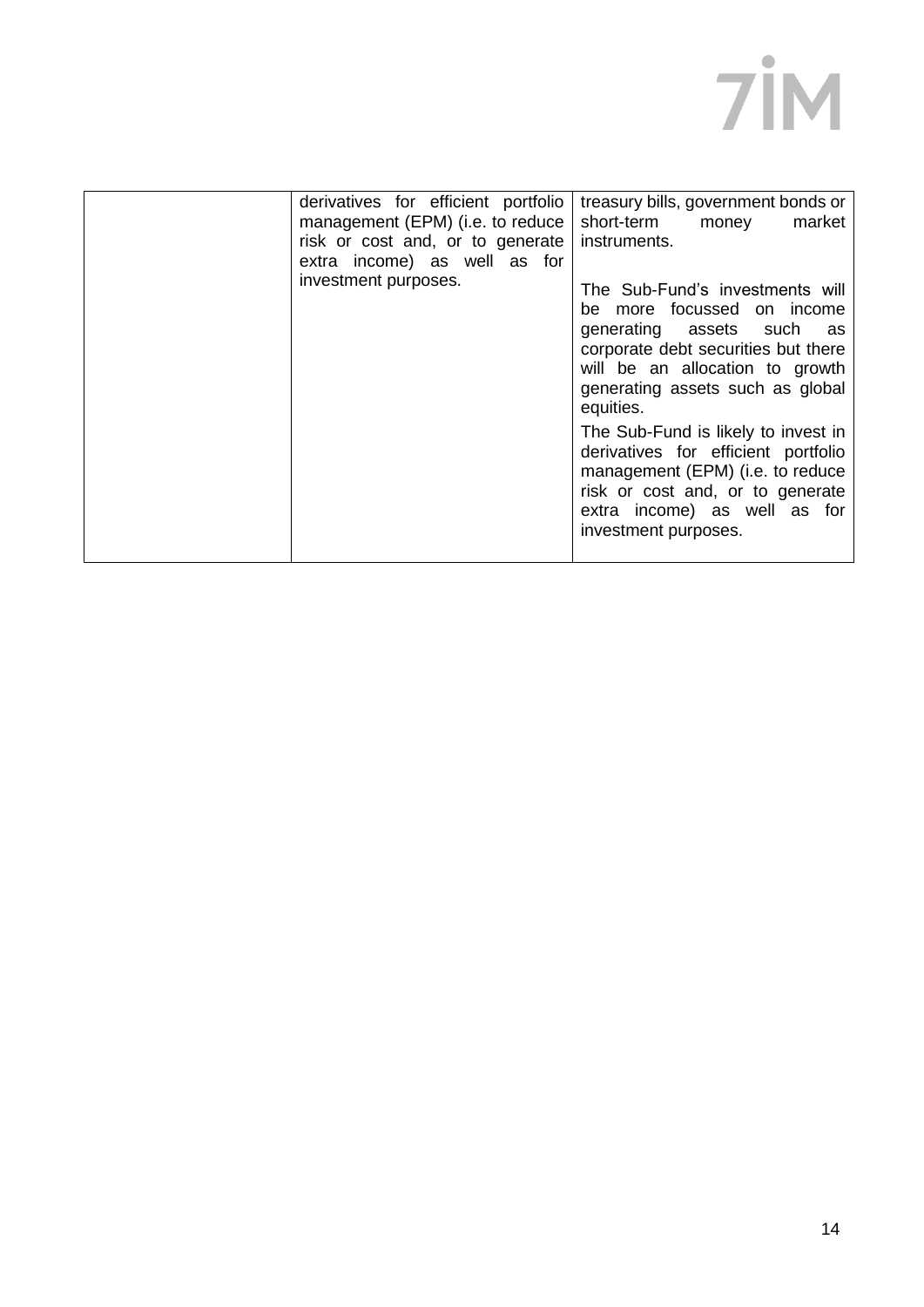|                                            | <b>Before changes</b>                                                                                                                                                                                                                                                                                                                                                                                                                                                                                                                                                                                                                                                                                                                                                                | <b>After changes</b>                                                                                                                                                                                                                                                                                                                                                                                                                                                                                                                                                                                                                                                                                                                                                                                                                      |
|--------------------------------------------|--------------------------------------------------------------------------------------------------------------------------------------------------------------------------------------------------------------------------------------------------------------------------------------------------------------------------------------------------------------------------------------------------------------------------------------------------------------------------------------------------------------------------------------------------------------------------------------------------------------------------------------------------------------------------------------------------------------------------------------------------------------------------------------|-------------------------------------------------------------------------------------------------------------------------------------------------------------------------------------------------------------------------------------------------------------------------------------------------------------------------------------------------------------------------------------------------------------------------------------------------------------------------------------------------------------------------------------------------------------------------------------------------------------------------------------------------------------------------------------------------------------------------------------------------------------------------------------------------------------------------------------------|
| <b>7IM AAP Balanced</b><br><b>Fund</b>     |                                                                                                                                                                                                                                                                                                                                                                                                                                                                                                                                                                                                                                                                                                                                                                                      |                                                                                                                                                                                                                                                                                                                                                                                                                                                                                                                                                                                                                                                                                                                                                                                                                                           |
| <b>Investment Objective</b><br>and Policy: | 7IM<br>AAP<br>(Asset<br>Allocated<br>Passives) Balanced Fund aims to<br>provide a balance of income and<br>capital growth. In relation to "AAP"<br>(Asset Allocated Passives), see<br>the investment strategy section<br>below.                                                                                                                                                                                                                                                                                                                                                                                                                                                                                                                                                      | 7IM<br>AAP<br>(Asset<br>Allocated<br>Passives) Balanced Fund aims to<br>provide a balance of income and<br>capital growth. In relation to "AAP"<br>(Asset Allocated Passives), see<br>the investment strategy section<br>below.                                                                                                                                                                                                                                                                                                                                                                                                                                                                                                                                                                                                           |
|                                            | The Sub-Fund invests at least<br>80% of its assets in fixed interest<br>and equity instruments that, for the<br>most part, use passive strategies<br>(that is, strategies designed to<br>track the performance of particular<br>indices, market sectors or asset<br>classes). The Sub-Fund will also<br>invest in other asset classes such<br>as property, commodities and<br>private equity indirectly through<br>holdings in equities<br>including<br>investment<br>trusts,<br>exchange<br>traded funds or other funds. The<br>asset allocation for the entire<br>portfolio will be actively managed.<br>The other 20% of the Sub-Fund<br>will be invested in liquid assets<br>such as cash, deposits, money<br>market funds and money market<br>instruments, as well as warrants. | The Sub-Fund invests, directly and<br>indirectly, to achieve exposure of<br>at least 80% to fixed interest and<br>equity instruments. This exposure<br>is, for the most part, obtained<br>through passive strategies (that is,<br>strategies designed to track the<br>performance of particular indices,<br>market sectors or asset classes)<br>but may also be achieved through<br>the use of futures contracts which<br>require cover to be held (typically<br>in the form of money market funds<br>and money market instruments).<br>The Sub-Fund will also invest in<br>other<br>asset classes<br>such as<br>property, commodities and private<br>equity indirectly through holdings<br>in equities including investment<br>trusts, exchange traded funds or<br>other funds. The asset allocation<br>for the entire portfolio will be |
|                                            | In extraordinary market conditions<br>(such as political unrest economic<br>instability, war, the bankruptcy of<br>large<br>financial institutions<br>or<br>closure of a relevant market(s)), it<br>may not be appropriate for the<br>Sub-Fund to be invested in funds<br>and other assets as noted above<br>and the Sub-Fund may temporarily<br>invest up to 100% of its total<br>assets in deposits, cash, near<br>cash, treasury bills, government<br>bonds or short-term money market<br>instruments.<br>Examples<br>0f<br>extraordinary market conditions<br>include periods of heightened<br>volatility caused by a sudden                                                                                                                                                     | actively managed.<br>The other 20% of the Sub-Fund<br>will be invested in assets such as<br>cash and deposits and may also<br>include the use of money market<br>and<br>market<br>funds<br>money<br>instruments for more<br>general<br><b>This</b><br>liquidity<br>purposes.<br><b>IS</b><br>additional to the holding of such<br>cover for futures<br>assets<br>as<br>contracts as noted above.<br>In extraordinary market conditions<br>(such as political unrest economic<br>instability, war, the bankruptcy of<br>large financial<br>institutions<br>or                                                                                                                                                                                                                                                                              |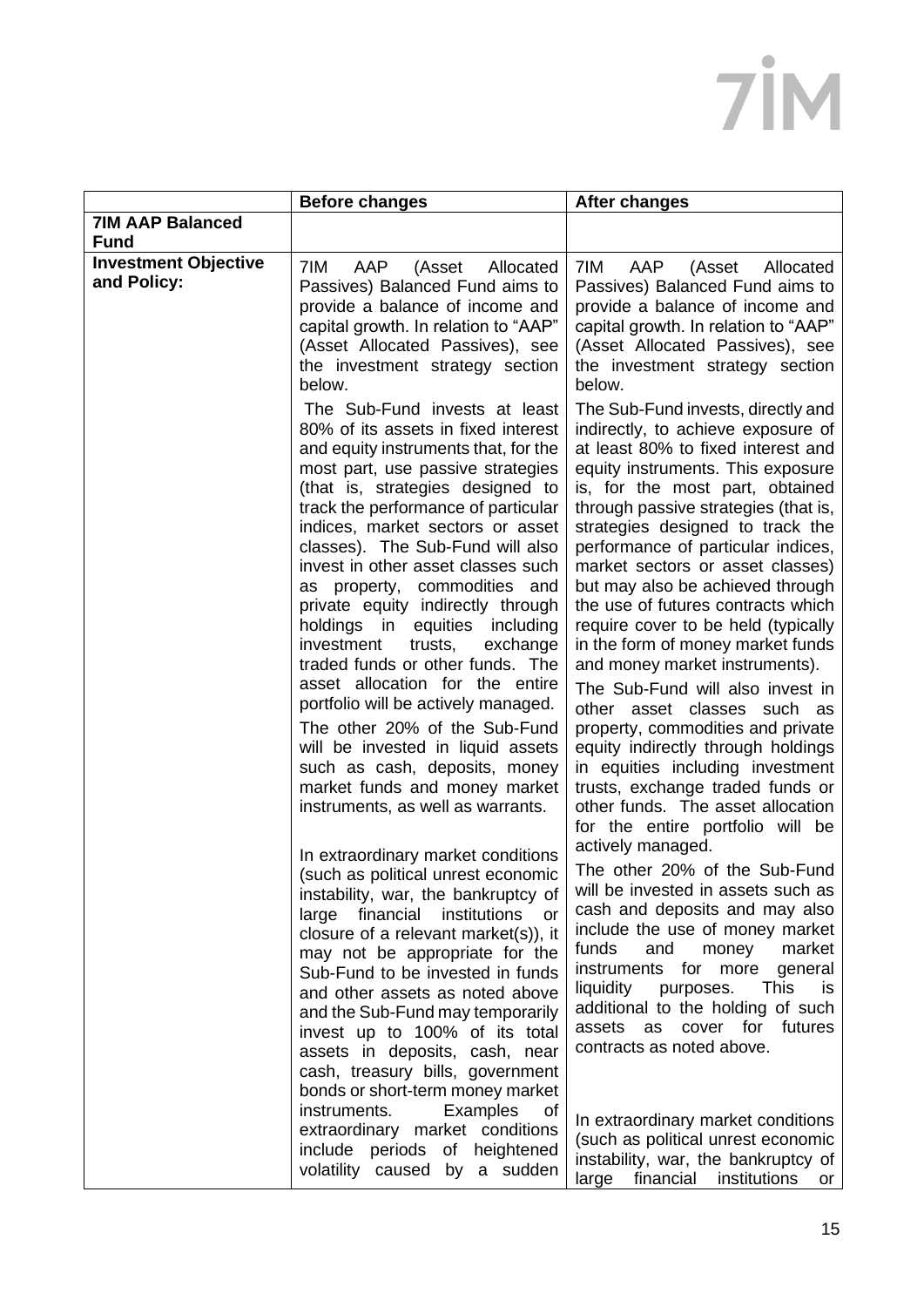| economic downturn or events<br>such as political unrest, war or<br>bankruptcy of large<br>financial<br>institutions.<br>The Sub-Fund's investments will<br>comprise a mixture of income<br>generating<br>assets<br>such<br>as<br>corporate debt securities and<br>growth generating assets such as<br>global equities.<br>The Sub-Fund is likely to invest in<br>derivatives for efficient portfolio<br>management (EPM) (i.e. to reduce<br>risk or cost and, or to generate<br>extra income) as well as for<br>investment purposes. | closure of a relevant market(s)), it<br>may not be appropriate for the<br>Sub-Fund to be invested in funds<br>and other assets as noted above<br>and the Sub-Fund may temporarily<br>invest up to 100% of its total<br>assets in deposits, cash, near<br>cash, treasury bills, government<br>bonds or short-term money market<br>instruments.<br>Examples<br>0f<br>extraordinary market conditions<br>include periods of heightened<br>volatility caused by a sudden<br>economic downturn or events such<br>political unrest,<br>as<br>war<br>or<br>bankruptcy<br>of large<br>financial<br>institutions. |
|--------------------------------------------------------------------------------------------------------------------------------------------------------------------------------------------------------------------------------------------------------------------------------------------------------------------------------------------------------------------------------------------------------------------------------------------------------------------------------------------------------------------------------------|----------------------------------------------------------------------------------------------------------------------------------------------------------------------------------------------------------------------------------------------------------------------------------------------------------------------------------------------------------------------------------------------------------------------------------------------------------------------------------------------------------------------------------------------------------------------------------------------------------|
|                                                                                                                                                                                                                                                                                                                                                                                                                                                                                                                                      | The Sub-Fund's investments will<br>comprise a mixture of income<br>generating<br>assets<br>such<br>as<br>corporate debt securities<br>and<br>growth generating assets such as<br>global equities.<br>The Sub-Fund is likely to invest in<br>derivatives for efficient portfolio<br>management (EPM) (i.e. to reduce<br>risk or cost and, or to generate<br>extra income) as well as for<br>investment purposes.                                                                                                                                                                                          |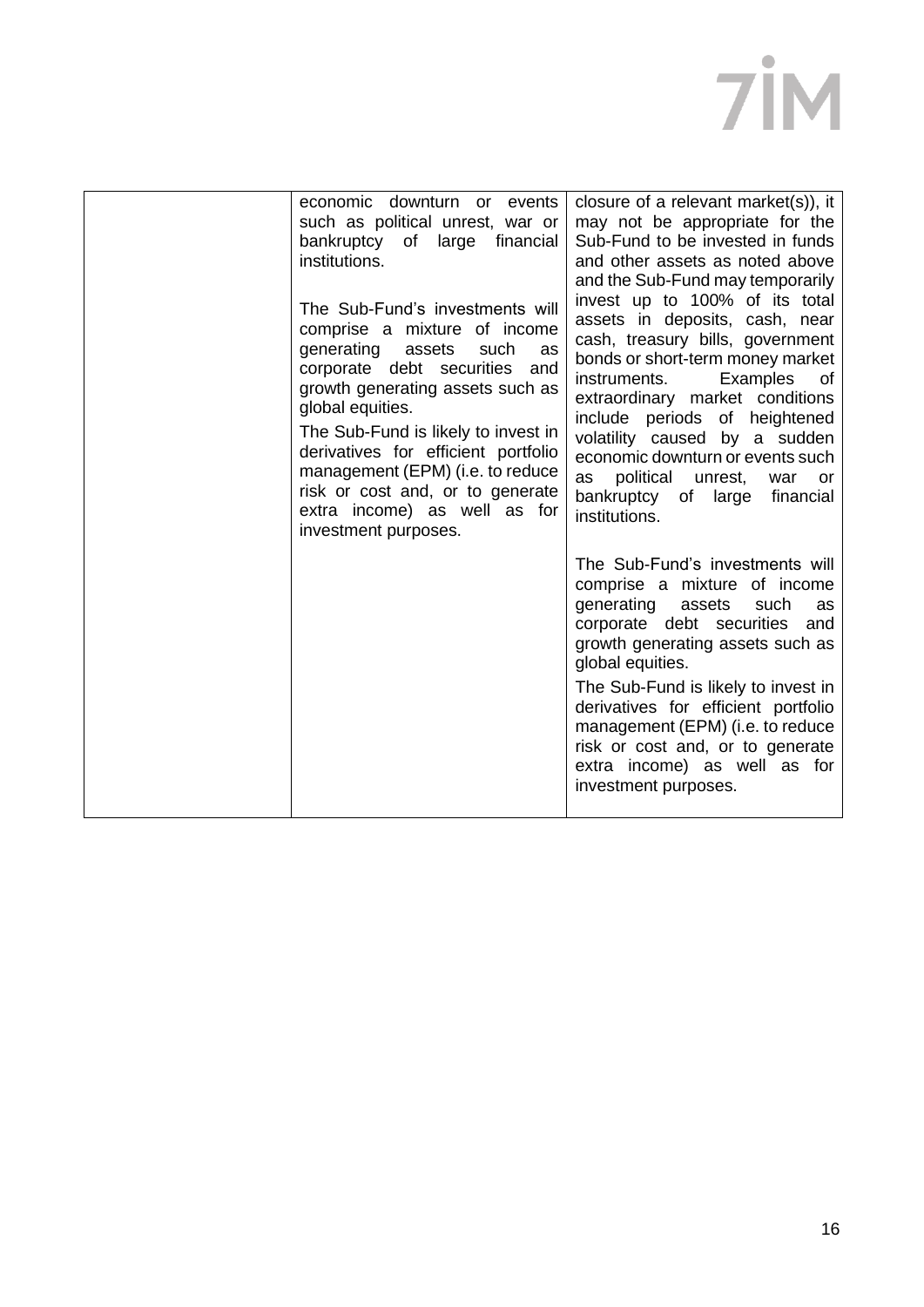|                                            | <b>Before changes</b>                                                                                                                                                                                                                                                                                                                                                                                                                                                                                                                                                                                                                                                                                                                                                                                                                                                                                                                                                                                                                                                                                                                                                                                               | <b>After changes</b>                                                                                                                                                                                                                                                                                                                                                                                                                                                                                                                                                                                                                                                                                                                                                                                                                                                                                                                                                                                                                                                                                                                                                                                                                                                           |
|--------------------------------------------|---------------------------------------------------------------------------------------------------------------------------------------------------------------------------------------------------------------------------------------------------------------------------------------------------------------------------------------------------------------------------------------------------------------------------------------------------------------------------------------------------------------------------------------------------------------------------------------------------------------------------------------------------------------------------------------------------------------------------------------------------------------------------------------------------------------------------------------------------------------------------------------------------------------------------------------------------------------------------------------------------------------------------------------------------------------------------------------------------------------------------------------------------------------------------------------------------------------------|--------------------------------------------------------------------------------------------------------------------------------------------------------------------------------------------------------------------------------------------------------------------------------------------------------------------------------------------------------------------------------------------------------------------------------------------------------------------------------------------------------------------------------------------------------------------------------------------------------------------------------------------------------------------------------------------------------------------------------------------------------------------------------------------------------------------------------------------------------------------------------------------------------------------------------------------------------------------------------------------------------------------------------------------------------------------------------------------------------------------------------------------------------------------------------------------------------------------------------------------------------------------------------|
| <b>7IM AAP Moderately</b>                  |                                                                                                                                                                                                                                                                                                                                                                                                                                                                                                                                                                                                                                                                                                                                                                                                                                                                                                                                                                                                                                                                                                                                                                                                                     |                                                                                                                                                                                                                                                                                                                                                                                                                                                                                                                                                                                                                                                                                                                                                                                                                                                                                                                                                                                                                                                                                                                                                                                                                                                                                |
| <b>Adventurous Fund</b>                    |                                                                                                                                                                                                                                                                                                                                                                                                                                                                                                                                                                                                                                                                                                                                                                                                                                                                                                                                                                                                                                                                                                                                                                                                                     |                                                                                                                                                                                                                                                                                                                                                                                                                                                                                                                                                                                                                                                                                                                                                                                                                                                                                                                                                                                                                                                                                                                                                                                                                                                                                |
| <b>Investment Objective</b><br>and Policy: | 7IM<br>AAP<br>(Asset<br>Allocated<br>Passives)<br>Moderately<br>Adventurous Fund aims to provide<br>a return primarily by way of capital<br>growth with some income. In<br>relation to "AAP" (Asset Allocated<br>Passives), see the investment<br>strategy section below.<br>The Sub-Fund invests at least<br>80% of its assets in equity and<br>fixed interest instruments that, for<br>the<br>most<br>part,<br>passive<br>use<br>strategies<br>(that is,<br>strategies<br>designed to track the performance<br>particular<br>indices,<br>of<br>market<br>sectors or asset classes).<br>The<br>Sub-Fund will also invest in other<br>asset classes such as property,<br>commodities and private equity,<br>indirectly through holdings<br>ın<br>including investment<br>equities<br>trusts, exchange traded funds or<br>other funds. The asset allocation<br>for the entire portfolio will be<br>actively managed.<br>The other 20% of the Sub-Fund<br>will be invested in liquid assets<br>such as cash, deposits, money<br>market funds and money market<br>instruments, as well as warrants.<br>In extraordinary market conditions<br>(such as political unrest economic<br>instability, war, the bankruptcy of | 7IM<br>AAP<br>(Asset<br>Allocated<br>Passives)<br>Moderately<br>Adventurous Fund aims to provide<br>a return primarily by way of capital<br>growth with some income. In<br>relation to "AAP" (Asset Allocated<br>Passives), see the investment<br>strategy section below.<br>The Sub-Fund invests, directly and<br>indirectly, to achieve exposure of<br>at least 80% to equity and fixed<br>interest<br><b>This</b><br>instruments.<br>exposure is, for the most part,<br>obtained<br>passive<br>through<br>(that is,<br>strategies<br>strategies<br>designed to track the performance<br>of particular indices, market<br>sectors or asset classes) but may<br>also be achieved through the use<br>of futures contracts which require<br>cover to be held (typically in the<br>form of money market funds and<br>money market instruments).<br>The Sub-Fund will also invest in<br>other asset classes such<br>as<br>property, commodities and private<br>equity, indirectly through holdings<br>in equities including investment<br>trusts, exchange traded funds or<br>other funds. The asset allocation<br>for the entire portfolio will be<br>actively managed.<br>The other 20% of the Sub-Fund<br>will be invested in assets such as<br>cash and deposits and may also |
|                                            | financial institutions<br>large<br>or<br>closure of a relevant market(s)), it                                                                                                                                                                                                                                                                                                                                                                                                                                                                                                                                                                                                                                                                                                                                                                                                                                                                                                                                                                                                                                                                                                                                       | include the use of money market<br>funds<br>and<br>market<br>money                                                                                                                                                                                                                                                                                                                                                                                                                                                                                                                                                                                                                                                                                                                                                                                                                                                                                                                                                                                                                                                                                                                                                                                                             |
|                                            | may not be appropriate for the<br>Sub-Fund to be invested in funds<br>and other assets as noted above<br>and the Sub-Fund may temporarily<br>invest up to 100% of its total<br>assets in deposits, cash, near<br>cash, treasury bills, government                                                                                                                                                                                                                                                                                                                                                                                                                                                                                                                                                                                                                                                                                                                                                                                                                                                                                                                                                                   | for<br>more<br>instruments<br>general<br>liquidity<br>This<br>purposes.<br>is.<br>additional to the holding of such<br>cover for futures<br>assets<br>as<br>contracts as noted above.                                                                                                                                                                                                                                                                                                                                                                                                                                                                                                                                                                                                                                                                                                                                                                                                                                                                                                                                                                                                                                                                                          |
|                                            | bonds or short-term money market<br>instruments.<br><b>Examples</b><br>of                                                                                                                                                                                                                                                                                                                                                                                                                                                                                                                                                                                                                                                                                                                                                                                                                                                                                                                                                                                                                                                                                                                                           |                                                                                                                                                                                                                                                                                                                                                                                                                                                                                                                                                                                                                                                                                                                                                                                                                                                                                                                                                                                                                                                                                                                                                                                                                                                                                |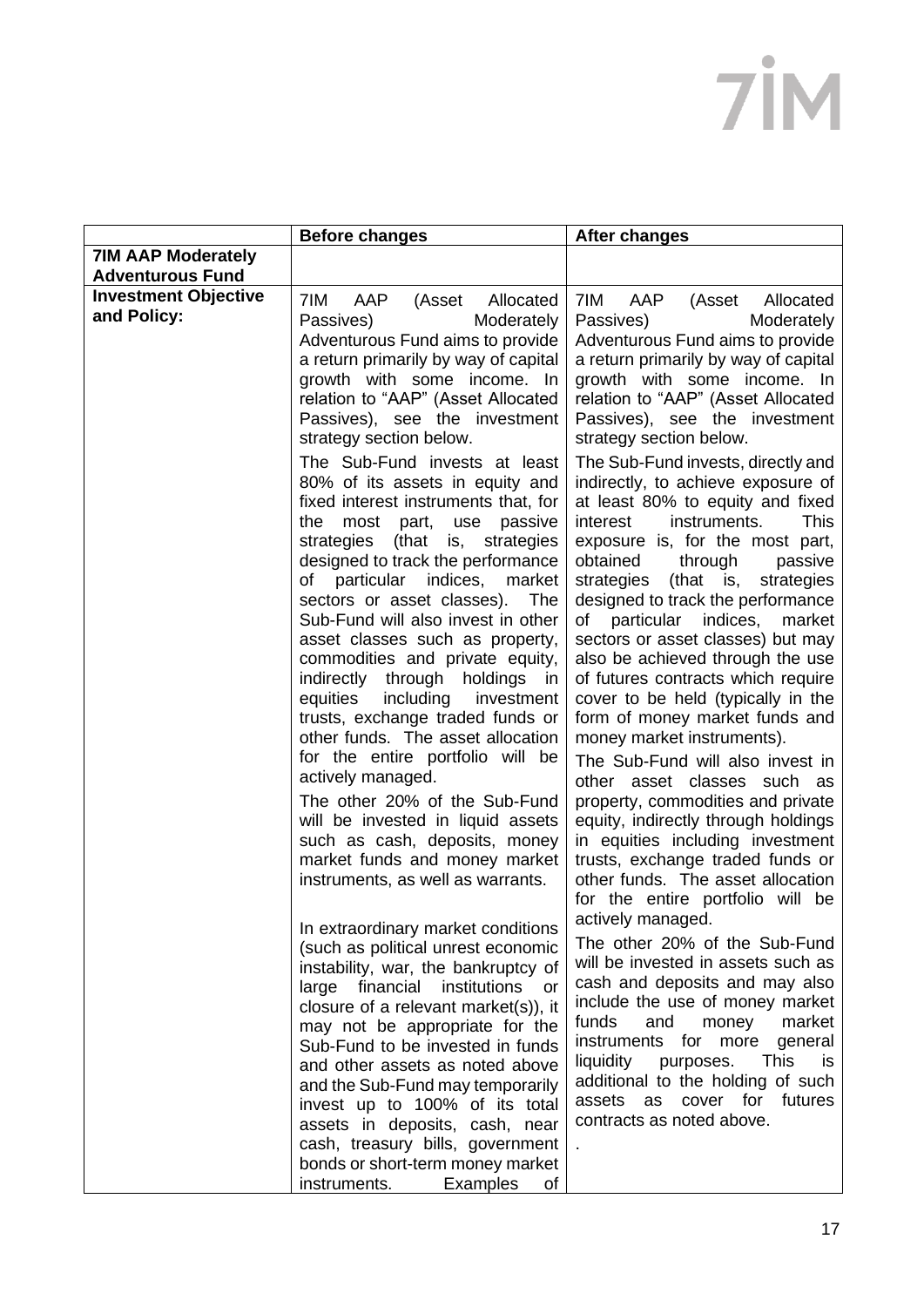| extraordinary market conditions<br>include periods of heightened<br>volatility caused by a sudden<br>economic downturn or events<br>such as political unrest, war or<br>bankruptcy of large financial<br>institutions.<br>The Sub-Fund's investments will<br>focus on assets with scope for<br>capital growth, such as equities,<br>although the Sub-Fund may also<br>invest in income generating assets<br>such as corporate debt securities.<br>The Sub-Fund is likely to invest in<br>derivatives for efficient portfolio<br>management (EPM) (i.e. to reduce<br>risk or cost and, or to generate<br>extra income) as well as for<br>investment purposes. | In extraordinary market conditions<br>(such as political unrest economic<br>instability, war, the bankruptcy of<br>large financial institutions<br>or<br>closure of a relevant market(s)), it<br>may not be appropriate for the<br>Sub-Fund to be invested in funds<br>and other assets as noted above<br>and the Sub-Fund may temporarily<br>invest up to 100% of its total<br>assets in deposits, cash, near<br>cash, treasury bills, government<br>bonds or short-term money market<br>Examples<br>instruments.<br>οf<br>extraordinary market conditions<br>include periods of heightened<br>volatility caused by a sudden<br>economic downturn or events such<br>as<br>political<br>unrest,<br>war<br>or<br>bankruptcy<br>of<br>large<br>financial<br>institutions. |
|--------------------------------------------------------------------------------------------------------------------------------------------------------------------------------------------------------------------------------------------------------------------------------------------------------------------------------------------------------------------------------------------------------------------------------------------------------------------------------------------------------------------------------------------------------------------------------------------------------------------------------------------------------------|-------------------------------------------------------------------------------------------------------------------------------------------------------------------------------------------------------------------------------------------------------------------------------------------------------------------------------------------------------------------------------------------------------------------------------------------------------------------------------------------------------------------------------------------------------------------------------------------------------------------------------------------------------------------------------------------------------------------------------------------------------------------------|
|                                                                                                                                                                                                                                                                                                                                                                                                                                                                                                                                                                                                                                                              | The Sub-Fund's investments will<br>focus on assets with scope for<br>capital growth, such as equities,<br>although the Sub-Fund may also<br>invest in income generating assets<br>such as corporate debt securities.<br>The Sub-Fund is likely to invest in<br>derivatives for efficient portfolio<br>management (EPM) (i.e. to reduce<br>risk or cost and, or to generate<br>extra income) as well as for<br>investment purposes.                                                                                                                                                                                                                                                                                                                                      |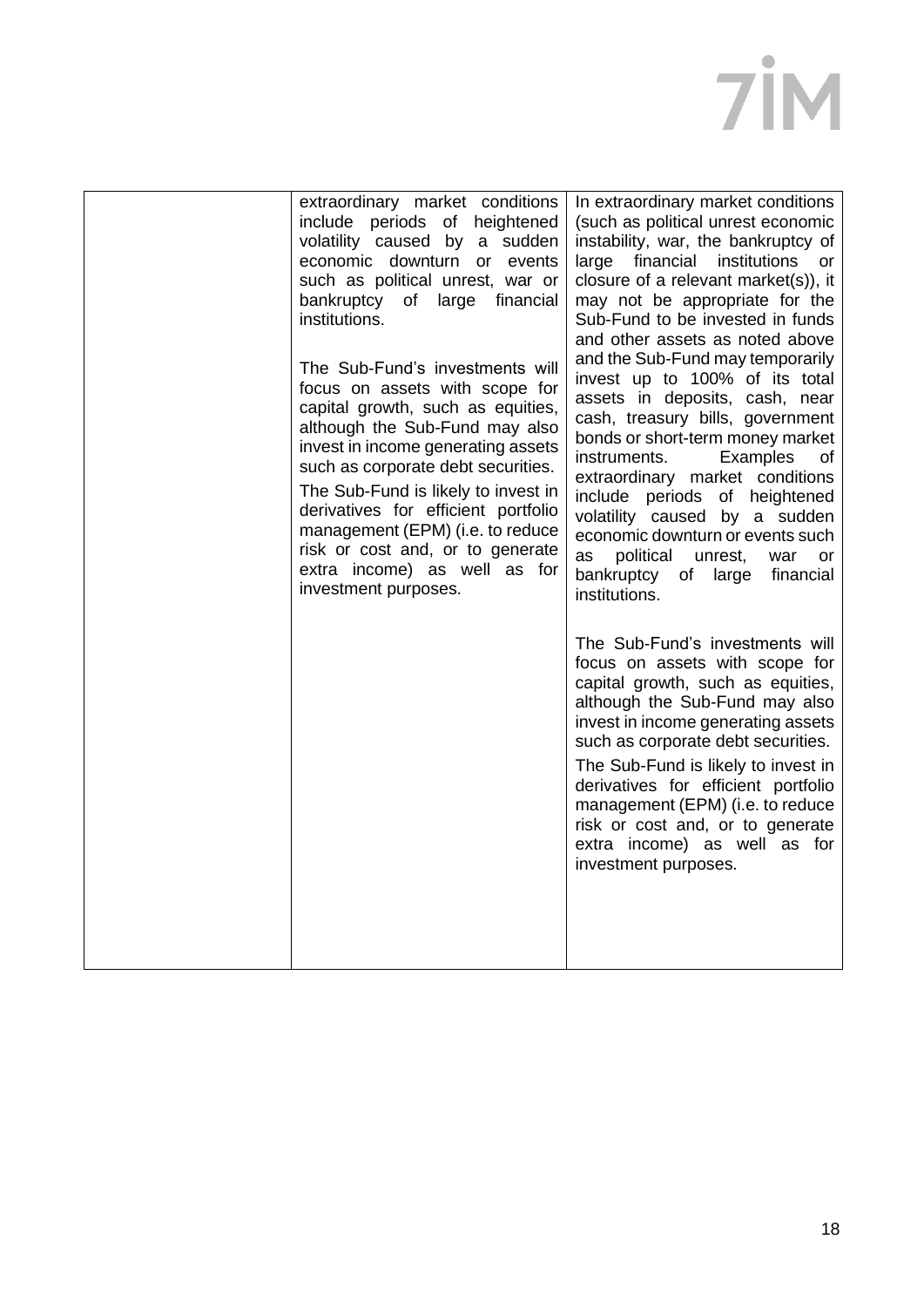| 7IM<br>AAP<br>(Asset<br>Allocated<br>Passives) Adventurous Fund aims<br>to provide capital growth. In relation<br>"AAP"<br>Allocated<br>to<br>(Asset<br>Passives), see the<br>investment<br>strategy section below.<br>The Sub-Fund invests at least 80%                                                                                                                                                                                                                                                                                                                                                                                                                                                                                                                                                                                                                                                                                                                                                                                                                                                         | AAP<br>7IM<br>(Asset<br>Allocated<br>Passives) Adventurous Fund aims<br>to provide capital growth. In relation<br>"AAP"<br>to<br>(Asset<br>Allocated<br>Passives), see the<br>investment<br>strategy section below.                                                                                                                                                                                                                                                                                                                                                                                                                                                                                                                                                                                                                                                                                                                                                                                                                                                                                                                                                                                  |
|------------------------------------------------------------------------------------------------------------------------------------------------------------------------------------------------------------------------------------------------------------------------------------------------------------------------------------------------------------------------------------------------------------------------------------------------------------------------------------------------------------------------------------------------------------------------------------------------------------------------------------------------------------------------------------------------------------------------------------------------------------------------------------------------------------------------------------------------------------------------------------------------------------------------------------------------------------------------------------------------------------------------------------------------------------------------------------------------------------------|------------------------------------------------------------------------------------------------------------------------------------------------------------------------------------------------------------------------------------------------------------------------------------------------------------------------------------------------------------------------------------------------------------------------------------------------------------------------------------------------------------------------------------------------------------------------------------------------------------------------------------------------------------------------------------------------------------------------------------------------------------------------------------------------------------------------------------------------------------------------------------------------------------------------------------------------------------------------------------------------------------------------------------------------------------------------------------------------------------------------------------------------------------------------------------------------------|
|                                                                                                                                                                                                                                                                                                                                                                                                                                                                                                                                                                                                                                                                                                                                                                                                                                                                                                                                                                                                                                                                                                                  |                                                                                                                                                                                                                                                                                                                                                                                                                                                                                                                                                                                                                                                                                                                                                                                                                                                                                                                                                                                                                                                                                                                                                                                                      |
|                                                                                                                                                                                                                                                                                                                                                                                                                                                                                                                                                                                                                                                                                                                                                                                                                                                                                                                                                                                                                                                                                                                  |                                                                                                                                                                                                                                                                                                                                                                                                                                                                                                                                                                                                                                                                                                                                                                                                                                                                                                                                                                                                                                                                                                                                                                                                      |
| of its assets in equity and fixed<br>interest instruments that, for the<br>most part, use passive strategies<br>(that is, strategies designed to track<br>the performance of<br>particular<br>indices, market sectors or asset<br>classes). The Sub-Fund will also<br>invest in other asset classes such<br>as property, commodities and<br>private equity indirectly through<br>in equities including<br>holdings<br>investment trusts, exchange traded<br>funds or other funds. The asset<br>allocation for the entire portfolio will<br>be actively managed.<br>The other 20% of the Sub-Fund will<br>be invested in liquid assets such as<br>deposits, money<br>market<br>cash,<br>funds<br>and<br>market<br>money<br>instruments, as well as warrants.<br>In extraordinary market conditions<br>(such as political unrest economic<br>instability, war, the bankruptcy of<br>financial<br>institutions<br>large<br>or<br>closure of a relevant market(s)),<br>the Sub-Fund may temporarily<br>invest up to 100% of its total assets<br>in deposits, cash, near cash,<br>treasury bills, government bonds or | The Sub-Fund invests, directly and<br>indirectly, to achieve exposure of at<br>least 80% to equity and fixed<br>interest instruments. This exposure<br>is, for the most part, obtained<br>through passive strategies (that is,<br>strategies designed to track the<br>performance of particular indices,<br>market sectors or asset classes)<br>but may also be achieved through<br>the use of futures contracts which<br>require cover to be held (typically in<br>the form of money market funds<br>and money market instruments).<br>The Sub-Fund will also invest in<br>other asset classes<br>such as<br>property, commodities and private<br>equity indirectly through holdings in<br>including<br>equities<br>investment<br>trusts, exchange traded funds or<br>other funds. The asset allocation<br>for the entire portfolio will be<br>actively managed.<br>The other 20% of the Sub-Fund will<br>be invested in assets such as cash<br>and deposits and may also include<br>the use of money market funds and<br>money market instruments for<br>more general liquidity purposes.<br>This is additional to the holding of<br>such assets as cover for futures<br>contracts as noted above. |
| short-term<br>money<br>market<br>instruments.<br>The Sub-Fund's investments will<br>be more focussed on growth<br>generating assets such as equities.                                                                                                                                                                                                                                                                                                                                                                                                                                                                                                                                                                                                                                                                                                                                                                                                                                                                                                                                                            | In extraordinary market conditions<br>(such as political unrest economic<br>instability, war, the bankruptcy of                                                                                                                                                                                                                                                                                                                                                                                                                                                                                                                                                                                                                                                                                                                                                                                                                                                                                                                                                                                                                                                                                      |
|                                                                                                                                                                                                                                                                                                                                                                                                                                                                                                                                                                                                                                                                                                                                                                                                                                                                                                                                                                                                                                                                                                                  | The Sub-Fund is likely to invest in                                                                                                                                                                                                                                                                                                                                                                                                                                                                                                                                                                                                                                                                                                                                                                                                                                                                                                                                                                                                                                                                                                                                                                  |